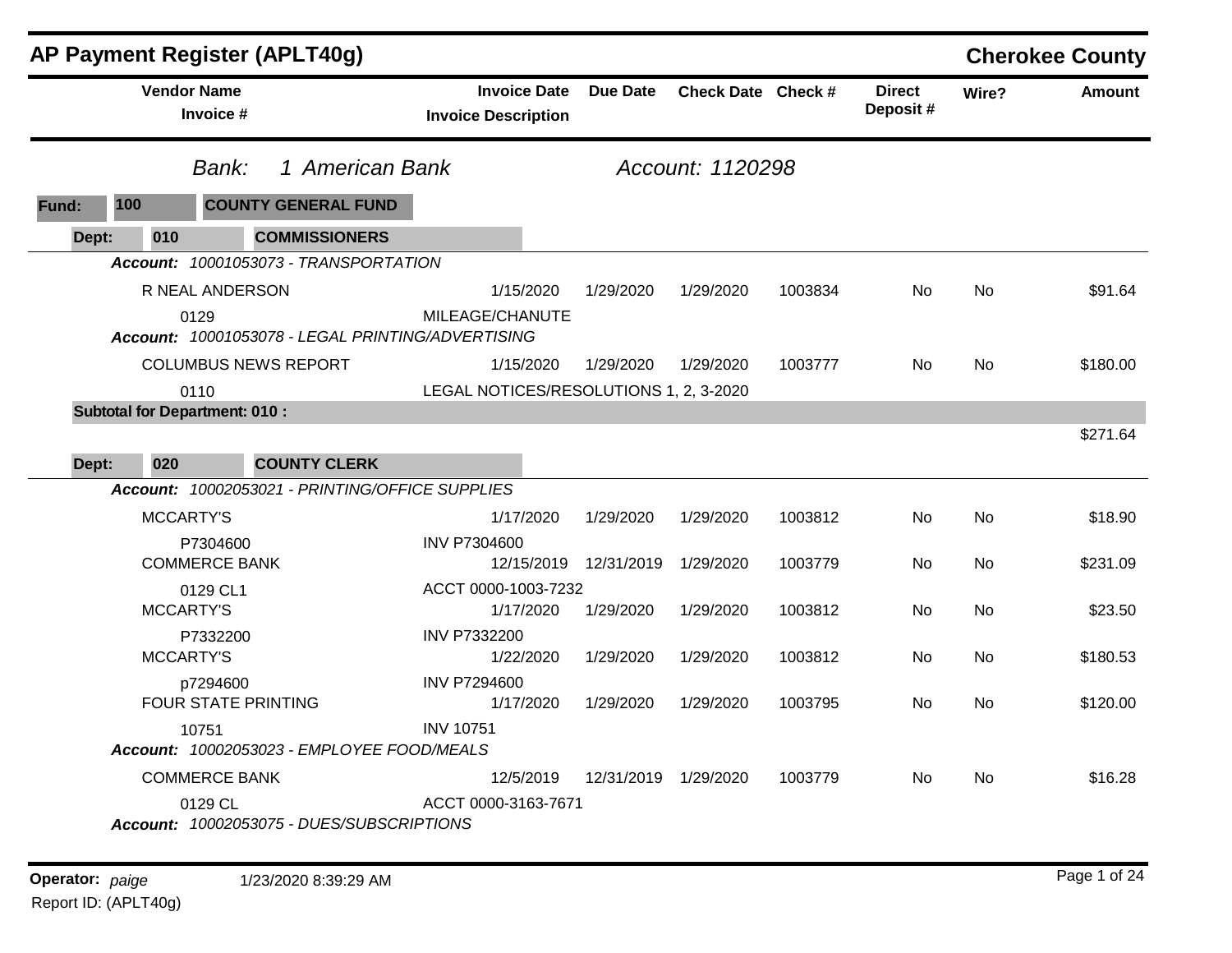| AP Payment Register (APLT40g)                              |                                                   |                       |                    |         |                           |           | <b>Cherokee County</b> |
|------------------------------------------------------------|---------------------------------------------------|-----------------------|--------------------|---------|---------------------------|-----------|------------------------|
| <b>Vendor Name</b><br>Invoice #                            | <b>Invoice Date</b><br><b>Invoice Description</b> | <b>Due Date</b>       | Check Date Check # |         | <b>Direct</b><br>Deposit# | Wire?     | <b>Amount</b>          |
| TEEL INSURANCE AGENCY INC                                  | 1/15/2020                                         | 1/29/2020             | 1/29/2020          | 1003845 | <b>No</b>                 | <b>No</b> | \$50.00                |
| 316<br>TEEL INSURANCE AGENCY INC                           | <b>INV 316</b><br>1/15/2020                       | 1/29/2020             | 1/29/2020          | 1003845 | <b>No</b>                 | No        | \$50.00                |
| 317<br>Account: 10002053081 - MISC EXPENSE                 | <b>INV 317</b>                                    |                       |                    |         |                           |           |                        |
| <b>COMMERCE BANK</b>                                       |                                                   | 12/15/2019 12/31/2019 | 1/29/2020          | 1003779 | No                        | No        | \$92.00                |
| 0129 CL1                                                   | ACCT 0000-1003-7232                               |                       |                    |         |                           |           |                        |
| <b>SECRETARY OF STATE</b>                                  | 1/16/2020                                         | 1/29/2020             | 1/29/2020          | 1003837 | No.                       | No.       | \$25.00                |
| 129                                                        | NOTARY BOND/PAIGE M ALLEN                         |                       |                    |         |                           |           |                        |
| <b>SECRETARY OF STATE</b>                                  | 1/17/2020                                         | 1/29/2020             | 1/29/2020          | 1003837 | No.                       | <b>No</b> | \$25.00                |
| 0129<br><b>Subtotal for Department: 020:</b>               | NOTARY BOND/KYLE D RENNIE                         |                       |                    |         |                           |           |                        |
| 030<br><b>TREASURER</b><br>Dept:                           |                                                   |                       |                    |         |                           |           | \$832.30               |
| <b>Account: 10003053029 - MISC SUPPLIES</b>                |                                                   |                       |                    |         |                           |           |                        |
| ETTINGER'S OFFICE SUPPLY                                   | 1/21/2020                                         | 1/29/2020             | 1/29/2020          | 1003789 | No                        | No        | \$127.37               |
| 5257160<br>ETTINGER'S OFFICE SUPPLY                        | INV 5257160<br>1/21/2020                          | 1/29/2020             | 1/29/2020          | 1003789 | No                        | No        | \$33.98                |
| 5254830<br>Account: 10003053079 - MAINT/REPAIRS MACH/EQUIP | <b>INV 5254830</b>                                |                       |                    |         |                           |           |                        |
| <b>SUMNERONE</b>                                           | 1/21/2020                                         | 1/29/2020             | 1/29/2020          | 1003841 | <b>No</b>                 | <b>No</b> | \$136.65               |
| 2399395<br><b>SUMNERONE</b>                                | INV 2399395<br>1/21/2020                          | 1/29/2020             | 1/29/2020          | 1003841 | <b>No</b>                 | <b>No</b> | \$117.53               |
| 2417636<br>Account: 10003053089 - OTHER CONTRACTUAL        | <b>INV 2417636</b>                                |                       |                    |         |                           |           |                        |
| COMPUTER INFORMATION CONCEPTS                              | 1/21/2020                                         | 1/29/2020             | 1/29/2020          | 1003780 | No                        | No        | \$359.00               |
| PSI30142                                                   | <b>INV PSI30142</b>                               |                       |                    |         |                           |           |                        |
| <b>Subtotal for Department: 030:</b>                       |                                                   |                       |                    |         |                           |           |                        |
|                                                            |                                                   |                       |                    |         |                           |           | \$774.53               |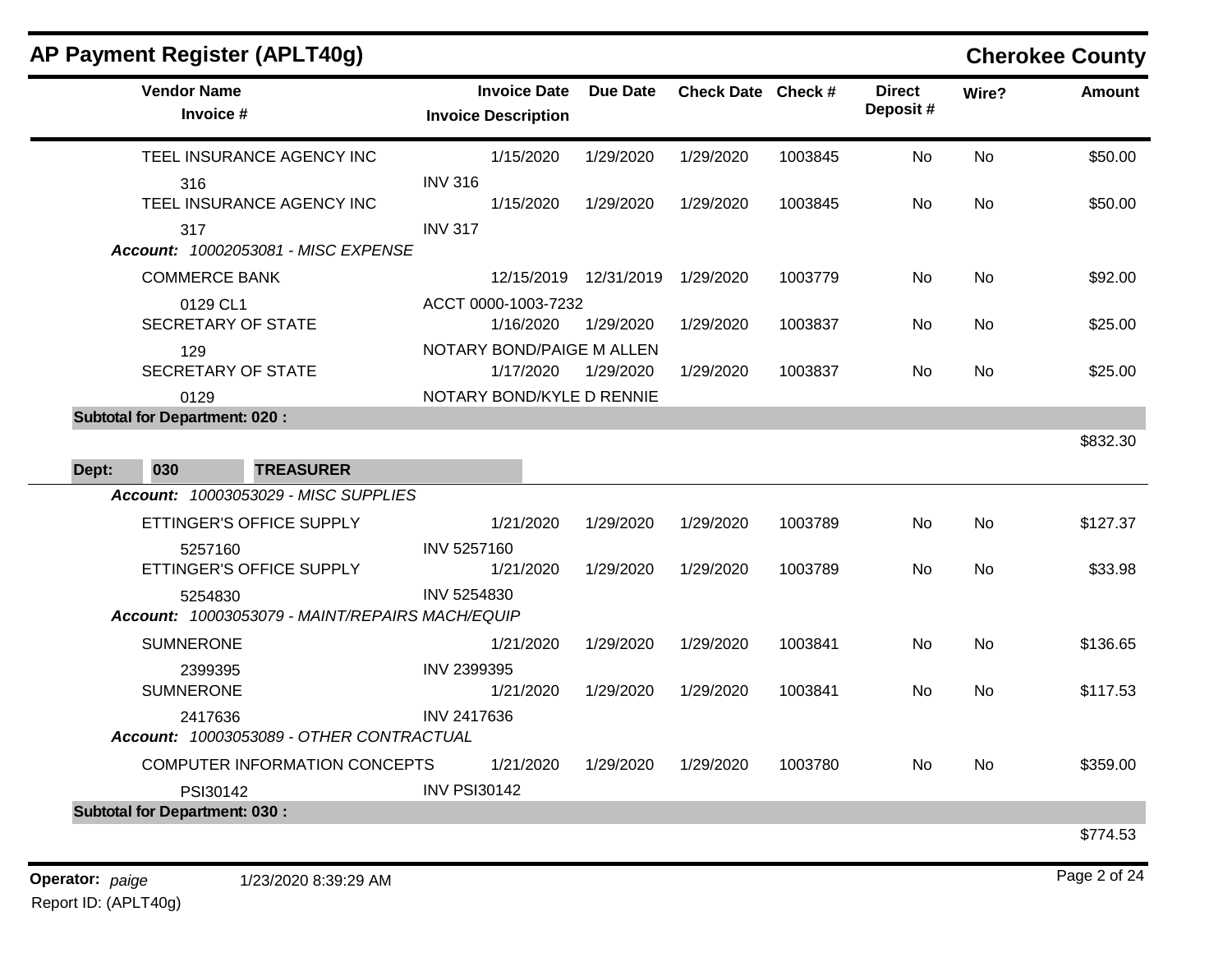|              | <b>AP Payment Register (APLT40g)</b>                    |                                                   |                                   |                    |         |                           |           | <b>Cherokee County</b> |
|--------------|---------------------------------------------------------|---------------------------------------------------|-----------------------------------|--------------------|---------|---------------------------|-----------|------------------------|
|              | <b>Vendor Name</b><br>Invoice #                         | <b>Invoice Date</b><br><b>Invoice Description</b> | Due Date                          | Check Date Check # |         | <b>Direct</b><br>Deposit# | Wire?     | <b>Amount</b>          |
| 040<br>Dept: | <b>ATTORNEY</b>                                         |                                                   |                                   |                    |         |                           |           |                        |
|              | Account: 10004053021 - PRINTING/OFFICE SUPPLIES         |                                                   |                                   |                    |         |                           |           |                        |
|              | <b>COMMERCE BANK</b>                                    |                                                   | 12/30/2019 12/31/2019             | 1/29/2020          | 1003779 | No.                       | No        | \$90.95                |
|              | 0129 ATT1<br><b>TDS SERVICE</b>                         | ACCT 0001-1455-1617<br>1/21/2020                  | 1/29/2020                         | 1/29/2020          | 1003843 | <b>No</b>                 | No        | \$11.66                |
|              | 110512<br><b>FOUR STATE PRINTING</b>                    | <b>INV 110512</b><br>1/21/2020                    | 1/29/2020                         | 1/29/2020          | 1003795 | No                        | No        | \$12.00                |
|              | 10753<br><b>XEROX CORPORATION</b>                       | <b>INV 10753</b><br>1/21/2020                     | 1/29/2020                         | 1/29/2020          | 1003856 | No.                       | No        | \$300.17               |
|              | 099084171<br>Account: 10004053023 - EMPLOYEE FOOD/MEALS | INV 099084171                                     |                                   |                    |         |                           |           |                        |
|              | <b>COMMERCE BANK</b>                                    |                                                   | 12/30/2019  12/31/2019  1/29/2020 |                    | 1003779 | No.                       | <b>No</b> | \$183.33               |
|              | 0129 ATT1<br><b>COMMERCE BANK</b>                       | ACCT 0001-1455-1617                               | 12/20/2019  12/31/2019  1/29/2020 |                    | 1003779 | No.                       | <b>No</b> | \$16.62                |
|              | 0129 ATT2<br>Account: 10004053030 - GASOLINE            | ACCT 0000-0198-5126                               |                                   |                    |         |                           |           |                        |
|              | <b>COMMERCE BANK</b>                                    |                                                   | 12/20/2019 12/31/2019 1/29/2020   |                    | 1003779 | <b>No</b>                 | No        | \$70.97                |
|              | 0129 ATT<br><b>COMMERCE BANK</b>                        | ACCT 000032785388                                 | 12/20/2019  12/31/2019  1/29/2020 |                    | 1003779 | No.                       | No        | \$44.57                |
|              | 0129 ATT2<br>Account: 10004053075 - DUES/SUBSCRIPTIONS  | ACCT 0000-0198-5126                               |                                   |                    |         |                           |           |                        |
|              | CHEROKEE COUNTY LAW LIBRARY                             | 1/21/2020                                         | 1/29/2020                         | 1/29/2020          | 1003769 | <b>No</b>                 | <b>No</b> | \$10.00                |
|              | 27522<br>CHEROKEE COUNTY LAW LIBRARY                    | 2020 REGISTRATION/KURT C BENECKE<br>1/21/2020     | 1/29/2020                         | 1/29/2020          | 1003769 | No.                       | <b>No</b> | \$10.00                |
|              | 20862<br>CHEROKEE COUNTY LAW LIBRARY                    | 2020 REGISTRATION/NATHAN R COLEMAN<br>1/21/2020   | 1/29/2020                         | 1/29/2020          | 1003769 | No                        | No        | \$10.00                |
|              | 25949<br>Account: 10004053081 - MISC EXPENSE            | 2020 REGISTRATION/JACOB A CONARD                  |                                   |                    |         |                           |           |                        |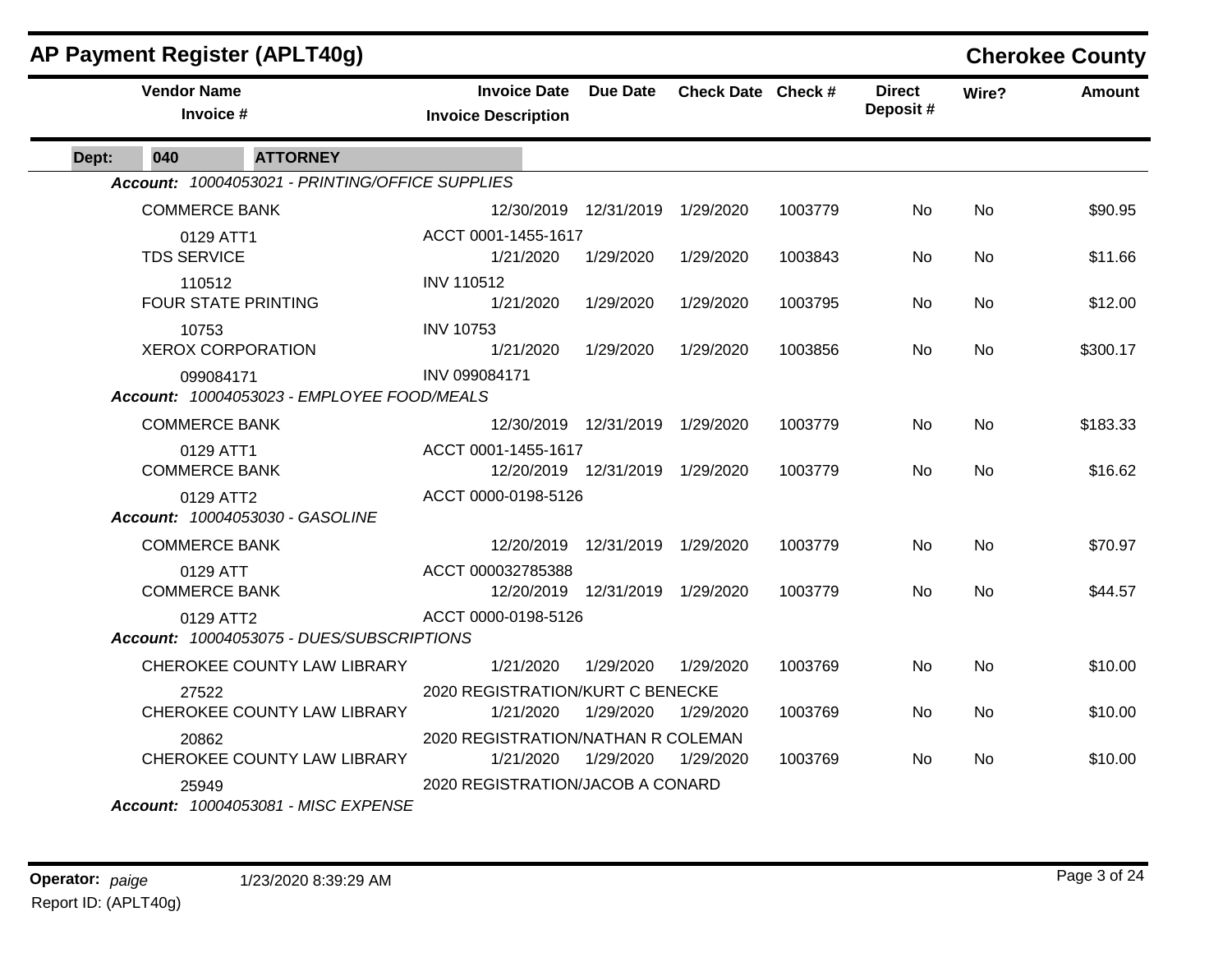|       |                                         | AP Payment Register (APLT40g)                                   |                                                   |                                   |                    |         |                           |           | <b>Cherokee County</b> |
|-------|-----------------------------------------|-----------------------------------------------------------------|---------------------------------------------------|-----------------------------------|--------------------|---------|---------------------------|-----------|------------------------|
|       | <b>Vendor Name</b><br>Invoice #         |                                                                 | <b>Invoice Date</b><br><b>Invoice Description</b> | Due Date                          | Check Date Check # |         | <b>Direct</b><br>Deposit# | Wire?     | <b>Amount</b>          |
|       | <b>COMMERCE BANK</b>                    |                                                                 |                                                   | 12/20/2019 12/31/2019             | 1/29/2020          | 1003779 | No                        | <b>No</b> | \$418.88               |
|       | 0129 ATT2<br><b>LADELL F TURLEY CSR</b> |                                                                 | ACCT 0000-0198-5126<br>1/21/2020                  | 1/29/2020                         | 1/29/2020          | 1003809 | No.                       | No        | \$22.50                |
|       | 0129 AT                                 | Account: 10004053089 - OTHER CONTRACTUAL                        | TRANSCRIPT 2019CR186                              |                                   |                    |         |                           |           |                        |
|       |                                         | <b>THOMSON REUTERS - WEST</b>                                   | 1/21/2020                                         | 1/29/2020                         | 1/29/2020          | 1003848 | No                        | No        | \$296.66               |
|       | 841570548                               | Account: 10004053093 - OFFICE FURNITURE/EQUIP                   | INV 841570548                                     |                                   |                    |         |                           |           |                        |
|       | <b>COMMERCE BANK</b>                    |                                                                 |                                                   | 12/30/2019  12/31/2019  1/29/2020 |                    | 1003779 | No.                       | No        | \$1,700.31             |
|       | 0129 ATT1                               |                                                                 | ACCT 0001-1455-1617                               |                                   |                    |         |                           |           |                        |
|       | <b>Subtotal for Department: 040:</b>    |                                                                 |                                                   |                                   |                    |         |                           |           |                        |
|       |                                         |                                                                 |                                                   |                                   |                    |         |                           |           | \$3,198.62             |
| Dept: | 050                                     | <b>REGISTER OF DEEDS</b><br>Account: 10005053081 - MISC EXPENSE |                                                   |                                   |                    |         |                           |           |                        |
|       | <b>COMMERCE BANK</b>                    |                                                                 |                                                   | 12/12/2019  12/31/2019  1/29/2020 |                    | 1003779 | No                        | No        | \$71.90                |
|       | 1231 ROD                                |                                                                 | ACCT 0000-0111-8991                               |                                   |                    |         |                           |           |                        |
|       | <b>Subtotal for Department: 050:</b>    |                                                                 |                                                   |                                   |                    |         |                           |           |                        |
|       |                                         |                                                                 |                                                   |                                   |                    |         |                           |           | \$71.90                |
| Dept: | 060                                     | <b>SHERIFF &amp; JAIL</b>                                       |                                                   |                                   |                    |         |                           |           |                        |
|       |                                         | Account: 10006053021 - PRINTING/OFFICE SUPPLIES                 |                                                   |                                   |                    |         |                           |           |                        |
|       | QUILL CORPORATION                       |                                                                 | 1/15/2020                                         | 1/29/2020                         | 1/29/2020          | 1003833 | No.                       | No        | \$147.34               |
|       | 3828752                                 | ETTINGER'S OFFICE SUPPLY                                        | INV 3828752<br>1/15/2020                          | 1/29/2020                         | 1/29/2020          | 1003789 | No                        | No        | \$142.51               |
|       | 5254240                                 | Account: 10006053022 - EMPLOYEE UNIFORMS/ACCESSORIES            | <b>INV 5254240</b>                                |                                   |                    |         |                           |           |                        |
|       | <b>COMMERCE BANK</b>                    |                                                                 |                                                   | 12/16/2019 12/31/2019             | 1/29/2020          | 1003779 | No.                       | No        | \$51.84                |
|       | 0129 SH3                                |                                                                 | ACCT 0000-0188-4600                               |                                   |                    |         |                           |           |                        |

 $\overline{a}$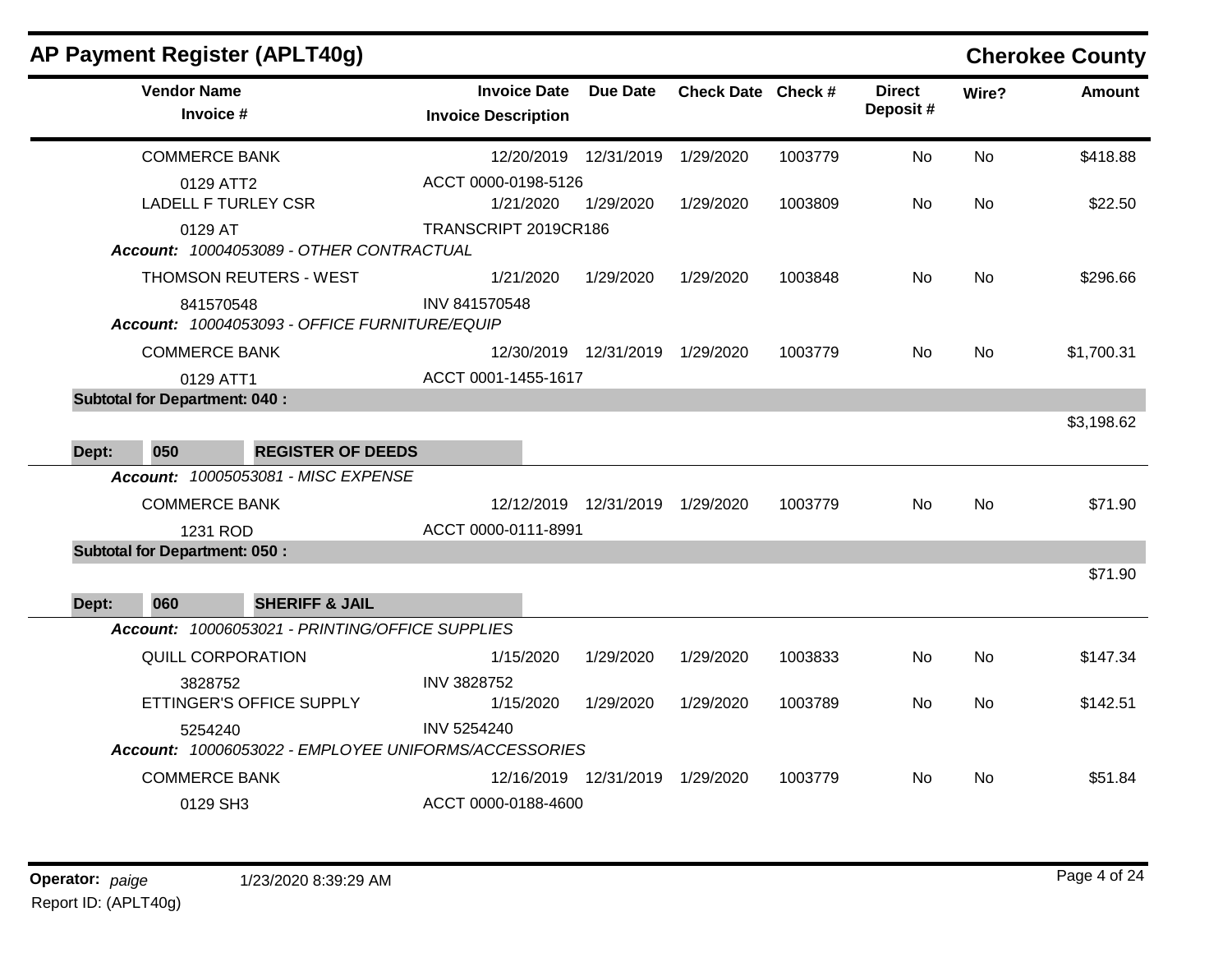| AP Payment Register (APLT40g)                           |                                                   |                                   |                    |         |                           |           | <b>Cherokee County</b> |
|---------------------------------------------------------|---------------------------------------------------|-----------------------------------|--------------------|---------|---------------------------|-----------|------------------------|
| <b>Vendor Name</b><br>Invoice #                         | <b>Invoice Date</b><br><b>Invoice Description</b> | <b>Due Date</b>                   | Check Date Check # |         | <b>Direct</b><br>Deposit# | Wire?     | <b>Amount</b>          |
| <b>TEAM THREADS</b>                                     |                                                   | 12/23/2019  12/31/2019  1/29/2020 |                    | 1003844 | No                        | <b>No</b> | \$13.00                |
| 6780<br><b>COMMERCE BANK</b>                            | <b>INV 6780</b>                                   | 12/19/2019  12/31/2019  1/29/2020 |                    | 1003779 | No.                       | <b>No</b> | \$184.97               |
| 0129 SH<br>Account: 10006053025 - PARTS/VEHICLE REPAIRS | ACCT 0000-0198-5019                               |                                   |                    |         |                           |           |                        |
| NATALINIS AUTOMOTIVE                                    | 1/17/2020                                         | 1/29/2020                         | 1/29/2020          | 1003821 | No                        | No        | \$46.98                |
| 725149<br>NATALINIS AUTOMOTIVE                          | <b>INV 725149</b><br>1/15/2020                    | 1/29/2020                         | 1/29/2020          | 1003822 | No.                       | No        | \$464.30               |
| 724464<br>FRANK FLETCHER DODGE                          | <b>INV 724464</b><br>1/15/2020                    | 1/29/2020                         | 1/29/2020          | 1003796 | No.                       | <b>No</b> | \$469.57               |
| 122742<br>NATALINIS AUTOMOTIVE                          | <b>INV 122742</b><br>1/15/2020                    | 1/29/2020                         | 1/29/2020          | 1003822 | No                        | No        | (\$27.78)              |
| 724899<br>MIKE CARPINO FORD MERCURY INC                 | <b>INV 724899</b><br>1/16/2020                    | 1/29/2020                         | 1/29/2020          | 1003818 | No                        | No        | \$81.62                |
| 112817<br>NATALINIS AUTOMOTIVE                          | <b>INV 112817</b><br>1/15/2020                    | 1/29/2020                         | 1/29/2020          | 1003822 | No                        | No        | (\$133.34)             |
| 724520<br>NATALINIS AUTOMOTIVE                          | <b>INV 724520, CREDIT</b><br>1/15/2020            | 1/29/2020                         | 1/29/2020          | 1003820 | No                        | <b>No</b> | \$278.17               |
| 724824<br>NATALINIS AUTOMOTIVE                          | <b>INV 724824</b><br>1/15/2020                    | 1/29/2020                         | 1/29/2020          | 1003820 | No.                       | <b>No</b> | \$92.27                |
| 724825<br>NATALINIS AUTOMOTIVE                          | <b>INV 724825</b><br>1/15/2020                    | 1/29/2020                         | 1/29/2020          | 1003820 | No.                       | <b>No</b> | \$93.36                |
| 724862<br>NATALINIS AUTOMOTIVE                          | <b>INV 724862</b><br>1/15/2020                    | 1/29/2020                         | 1/29/2020          | 1003820 | No.                       | <b>No</b> | \$327.04               |
| 724819<br>NATALINIS AUTOMOTIVE                          | <b>INV 724819</b><br>1/21/2020                    | 1/29/2020                         | 1/29/2020          | 1003821 | No.                       | <b>No</b> | \$54.63                |
| 725159<br>NATALINIS AUTOMOTIVE                          | <b>INV 725159</b><br>1/15/2020                    | 1/29/2020                         | 1/29/2020          | 1003822 | No                        | No        | \$125.72               |
| 724754                                                  | <b>INV 724754</b>                                 |                                   |                    |         |                           |           |                        |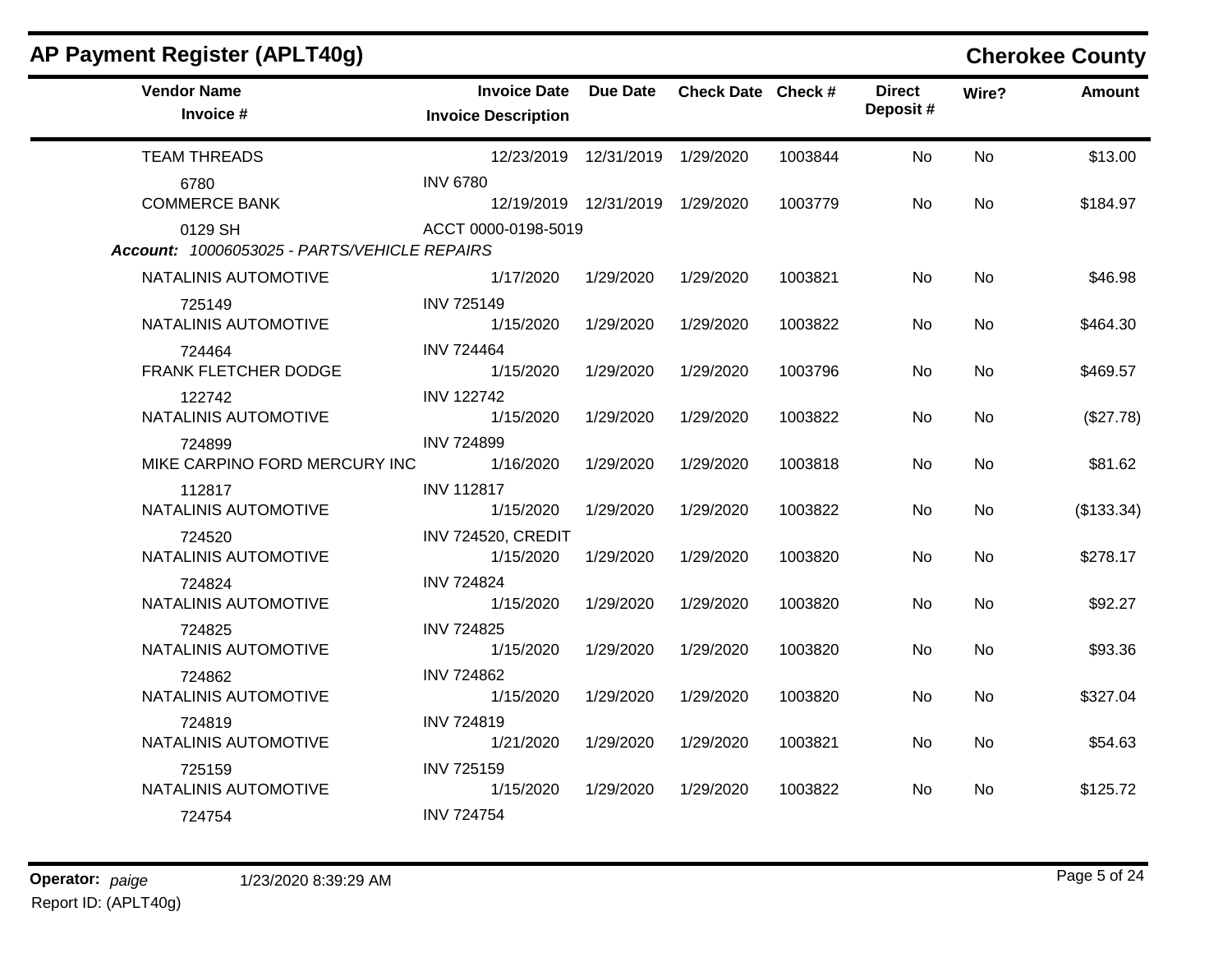| AP Payment Register (APLT40g)                         |                                                   |                                   |                    |         |                           |       | <b>Cherokee County</b> |
|-------------------------------------------------------|---------------------------------------------------|-----------------------------------|--------------------|---------|---------------------------|-------|------------------------|
| <b>Vendor Name</b><br>Invoice #                       | <b>Invoice Date</b><br><b>Invoice Description</b> | Due Date                          | Check Date Check # |         | <b>Direct</b><br>Deposit# | Wire? | <b>Amount</b>          |
| NATALINIS AUTOMOTIVE                                  | 1/15/2020                                         | 1/29/2020                         | 1/29/2020          | 1003820 | No                        | No    | \$2.14                 |
| 724869<br>NATALINIS AUTOMOTIVE                        | <b>INV 724869</b><br>1/15/2020                    | 1/29/2020                         | 1/29/2020          | 1003822 | No                        | No    | \$33.45                |
| 724393<br>NATALINIS AUTOMOTIVE                        | <b>INV 724393</b><br>1/15/2020                    | 1/29/2020                         | 1/29/2020          | 1003822 | No.                       | No.   | \$17.71                |
| 724371<br>NATALINIS AUTOMOTIVE                        | <b>INV 724371</b><br>1/15/2020                    | 1/29/2020                         | 1/29/2020          | 1003822 | No.                       | No.   | \$36.48                |
| 724779<br>Account: 10006053030 - GASOLINE             | <b>INV 724779</b>                                 |                                   |                    |         |                           |       |                        |
| <b>COMMERCE BANK</b>                                  |                                                   | 12/19/2019  12/31/2019  1/29/2020 |                    | 1003779 | No.                       | No    | \$35.00                |
| 0129 SH<br>Account: 10006053040 - JANITORIAL SUPPLIES | ACCT 0000-0198-5019                               |                                   |                    |         |                           |       |                        |
| RJ KOOL COMPANY - KANSAS CITY                         | 9/3/2019                                          | 12/31/2019 1/29/2020              |                    | 1003835 | No.                       | No    | \$61.92                |
| 0911496<br>RJ KOOL COMPANY - KANSAS CITY              | INV 0911496<br>10/3/2019                          | 12/31/2019                        | 1/29/2020          | 1003835 | No                        | No    | \$18.44                |
| 0912664<br><b>HENRY KRAFT INC</b>                     | <b>INV 0912664</b><br>1/17/2020                   | 1/29/2020                         | 1/29/2020          | 1003799 | No                        | No    | \$523.01               |
| 297309<br>Account: 10006053068 - OTHER COMMODITIES    | <b>INV 297309</b>                                 |                                   |                    |         |                           |       |                        |
| VIA CHRISTI HOSPITAL PITT                             | 1/17/2020                                         | 1/29/2020                         | 1/29/2020          | 1003854 | No.                       | No    | \$124.44               |
| 0129<br>PATRIOT K-9 TRAINING, LLC                     | ACCT VAN15497<br>1/15/2020                        | 1/29/2020                         | 1/29/2020          | 1003828 | No                        | No    | \$150.00               |
| $\overline{7}$<br><b>MERCY COLUMBUS</b>               | <b>INV7</b><br>1/17/2020                          | 1/29/2020                         | 1/29/2020          | 1003815 | No                        | No    | \$48.45                |
| 0129<br><b>MERCY COLUMBUS</b>                         | ACCT 9400003784800<br>1/17/2020                   | 1/29/2020                         | 1/29/2020          | 1003815 | No                        | No    | \$39.31                |
| 0129 SH<br>FARMERS COOPERATIVE ASSOCIATION            | ACCT 9400003784801                                | 12/27/2019  12/31/2019  1/29/2020 |                    | 1003792 | No                        | No.   | \$30.00                |
| 266117                                                | <b>INV 266117</b>                                 |                                   |                    |         |                           |       |                        |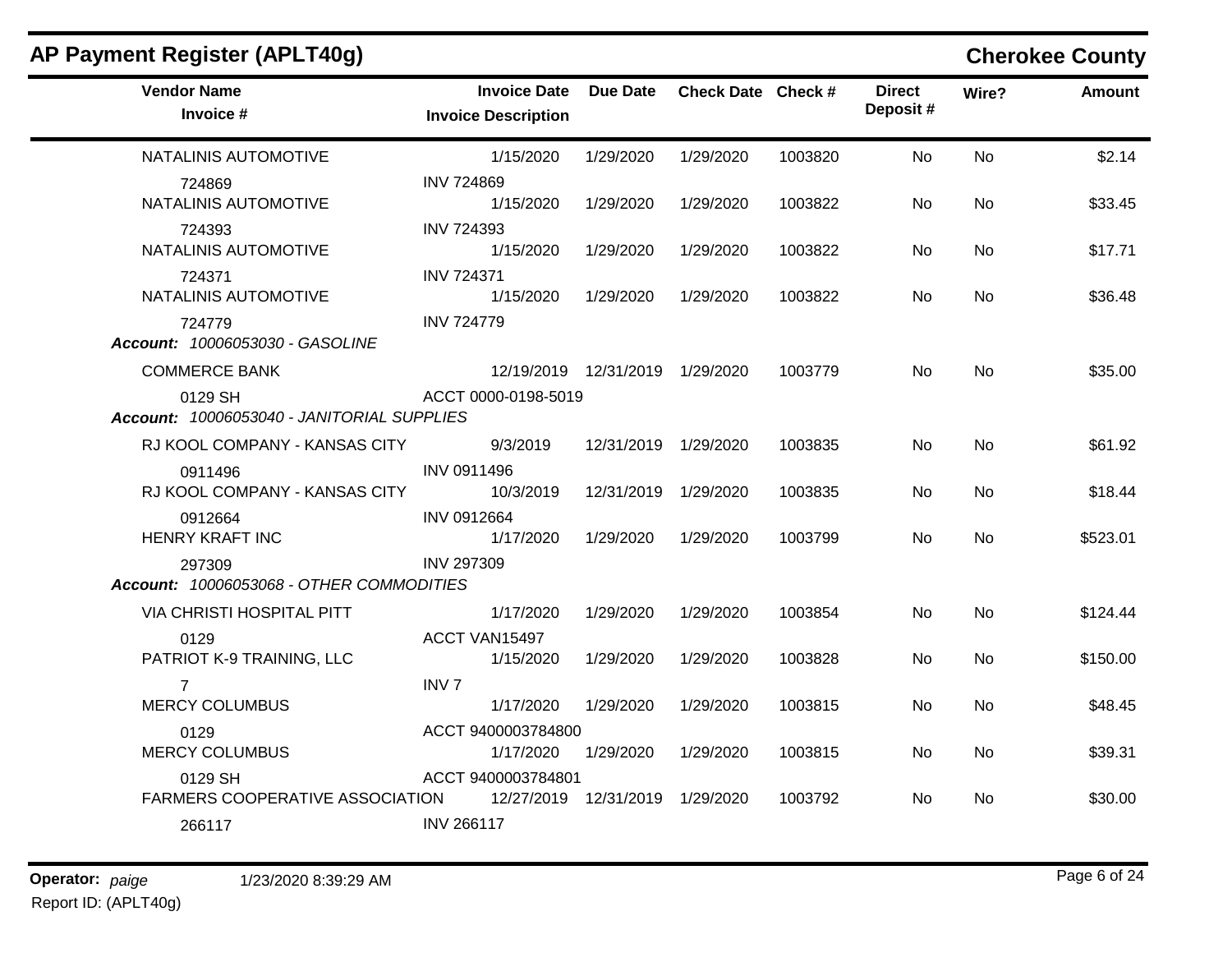| AP Payment Register (APLT40g)                        |                                                   |                                   |                    |         |                           |           | <b>Cherokee County</b> |
|------------------------------------------------------|---------------------------------------------------|-----------------------------------|--------------------|---------|---------------------------|-----------|------------------------|
| <b>Vendor Name</b><br>Invoice #                      | <b>Invoice Date</b><br><b>Invoice Description</b> | <b>Due Date</b>                   | Check Date Check # |         | <b>Direct</b><br>Deposit# | Wire?     | <b>Amount</b>          |
| EDEN K-9                                             | 1/15/2020                                         | 1/29/2020                         | 1/29/2020          | 1003786 | No                        | No.       | \$174.00               |
| 1612                                                 | <b>INV 1612</b>                                   |                                   |                    |         |                           |           |                        |
| PITTSBURG EMERGENCY PHYSICIAN                        | 1/17/2020                                         | 1/29/2020                         | 1/29/2020          | 1003830 | No.                       | No.       | \$74.59                |
| 0129<br>Account: 10006053072 - GAS, ELECTRIC, WATER  | ACCT 1762040                                      |                                   |                    |         |                           |           |                        |
| KANSAS GAS SERVICE                                   | 1/15/2020                                         | 1/29/2020                         | 1/29/2020          | 1003806 | No.                       | <b>No</b> | \$738.73               |
| 0129 SH                                              | ACCT 510401545 1674911 36                         |                                   |                    |         |                           |           |                        |
| EMPIRE DISTRICT ELECTRIC COMPANY                     | 1/17/2020                                         | 1/29/2020                         | 1/29/2020          | 1003787 | No.                       | No        | \$2,524.86             |
| 0129 SH<br>Account: 10006053073 - TRANSPORTATION     | ACCT 643108137                                    |                                   |                    |         |                           |           |                        |
| <b>COMMERCE BANK</b>                                 |                                                   | 12/26/2019 12/31/2019 1/29/2020   |                    | 1003779 | No.                       | <b>No</b> | \$15.66                |
| 0129 SH1                                             | ACCT 0000-0205-1464                               |                                   |                    |         |                           |           |                        |
| THOMAS DEGROOT                                       | 1/17/2020                                         | 1/29/2020                         | 1/29/2020          | 1003847 | No.                       | <b>No</b> | \$8.00                 |
| 0129                                                 | <b>REIMB/TURNPIKE FEES</b>                        |                                   |                    |         |                           |           |                        |
| <b>COMMERCE BANK</b>                                 |                                                   | 12/13/2019  12/31/2019  1/29/2020 |                    | 1003779 | No.                       | No.       | \$64.86                |
| 0129 SH2<br>Account: 10006053074 - TELEPHONE BILLS   | ACCT 0000-3054-4514                               |                                   |                    |         |                           |           |                        |
| AT&T                                                 | 1/15/2020                                         | 1/29/2020                         | 1/29/2020          | 1003764 | <b>No</b>                 | <b>No</b> | \$44.33                |
| 0129 SH                                              | ACCT 0574120295001                                |                                   |                    |         |                           |           |                        |
| <b>CENTURYLINK</b>                                   | 1/15/2020                                         | 1/29/2020                         | 1/29/2020          | 1003768 | No.                       | <b>No</b> | \$31.87                |
| 0129                                                 | ACCT 314237715                                    |                                   |                    |         |                           |           |                        |
| CRAW-KAN TELEPHONE COOPERATIVE INC 1/15/2020         |                                                   | 1/29/2020                         | 1/29/2020          | 1003783 | <b>No</b>                 | No.       | \$37.39                |
| 0129 SH                                              | ACCT 121787                                       |                                   |                    |         |                           |           |                        |
| COLUMBUS TELEPHONE COMPANY                           | 1/15/2020                                         | 1/29/2020                         | 1/29/2020          | 1003778 | No.                       | No.       | \$46.47                |
| 0129                                                 | <b>ACCT 171</b>                                   |                                   |                    |         |                           |           |                        |
| AT&T                                                 | 1/15/2020                                         | 1/29/2020                         | 1/29/2020          | 1003764 | No.                       | No.       | \$43.76                |
| 0129<br>Account: 10006053076 - PROFESSIONAL SERVICES | ACCT 0305179815001                                |                                   |                    |         |                           |           |                        |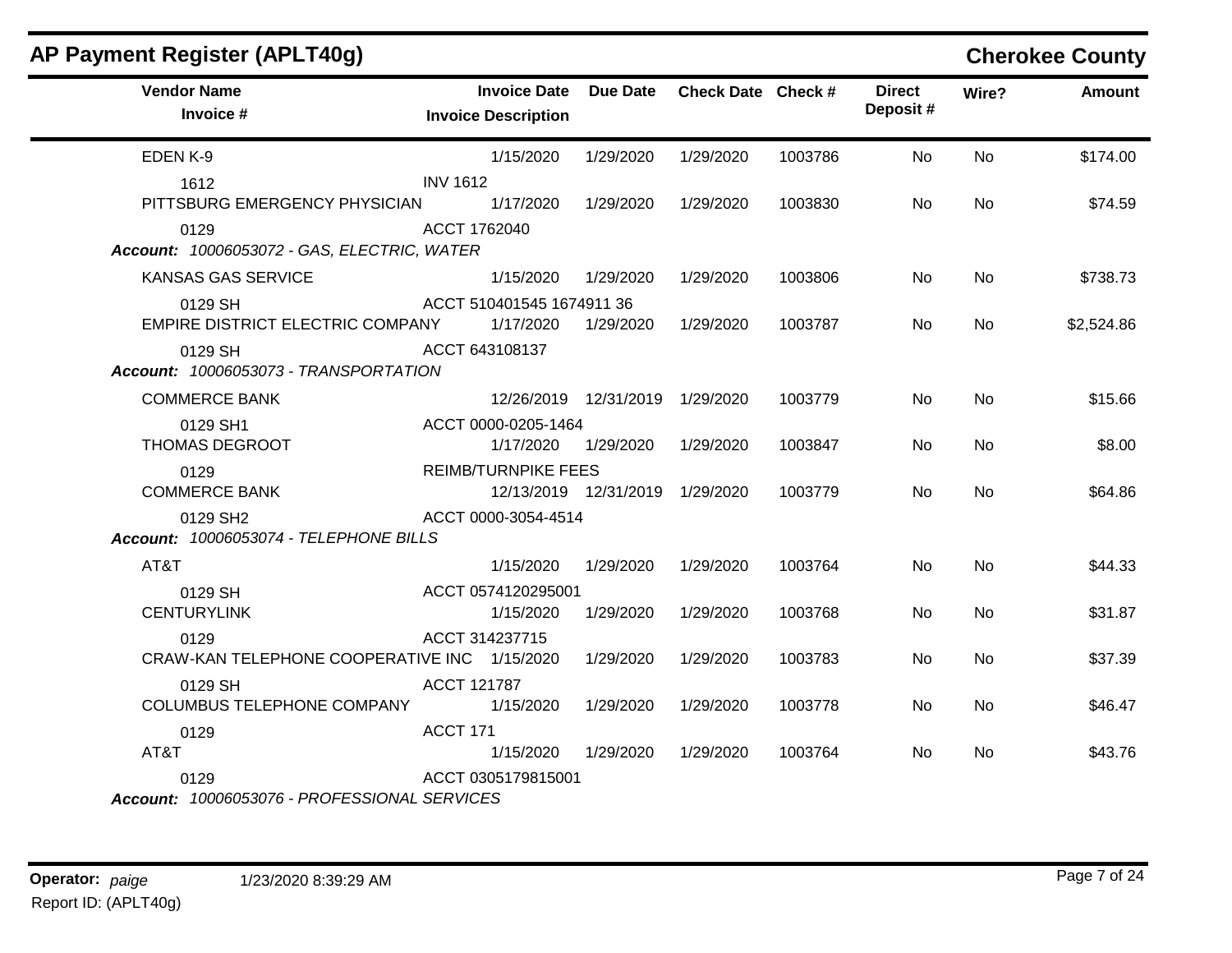| <b>AP Payment Register (APLT40g)</b>                       |                                                   |                                   |                    |         |                           |           | <b>Cherokee County</b> |
|------------------------------------------------------------|---------------------------------------------------|-----------------------------------|--------------------|---------|---------------------------|-----------|------------------------|
| <b>Vendor Name</b><br>Invoice #                            | <b>Invoice Date</b><br><b>Invoice Description</b> | <b>Due Date</b>                   | Check Date Check # |         | <b>Direct</b><br>Deposit# | Wire?     | <b>Amount</b>          |
| <b>MANZER FAMILY MEDICINE</b>                              |                                                   | 12/23/2019  12/31/2019  1/29/2020 |                    | 1003811 | No                        | No        | \$375.00               |
| 1231<br>Account: 10006053080 - MAINTENANCE/BLDGS & GROUNDS | <b>EMPLOYEES</b>                                  |                                   |                    |         |                           |           |                        |
| <b>BUTCH'S PEST CONTROL SERVICE</b>                        | 1/17/2020                                         | 1/29/2020                         | 1/29/2020          | 1003766 | No.                       | No.       | \$75.00                |
| 167670<br>HANK HILDEBRANDT                                 | <b>INV 167670</b><br>1/17/2020                    | 1/29/2020                         | 1/29/2020          | 1003798 | No.                       | No.       | \$212.16               |
| 16823<br>Account: 10006053083 - EQUIPMENT LEASE/RENTAL     | <b>INV 16823</b>                                  |                                   |                    |         |                           |           |                        |
| COPY PRODUCTS INC                                          |                                                   | 12/31/2019 12/31/2019 1/29/2020   |                    | 1003781 | No                        | <b>No</b> | \$216.87               |
| 26208511<br>Account: 10006053737 - INMATE PERSONAL ITEMS   | INV 26208511                                      |                                   |                    |         |                           |           |                        |
| <b>TURNKEY CORRECTIONS</b>                                 | 12/31/2019                                        | 12/31/2019 1/29/2020              |                    | 1003852 | No.                       | No        | \$1,544.78             |
| 10000365<br><b>COMMERCE BANK</b>                           | INV 10000365<br>12/6/2019                         | 12/31/2019 1/29/2020              |                    | 1003779 | No.                       | No.       | \$9.76                 |
| 0129 SH4<br><b>COMMERCE BANK</b>                           | ACCT 0000-0268-3076                               | 12/26/2019  12/31/2019  1/29/2020 |                    | 1003779 | No.                       | No        | \$9.76                 |
| 0129 SH1<br><b>TURNKEY CORRECTIONS</b>                     | ACCT 0000-0205-1464                               | 12/31/2019  12/31/2019  1/29/2020 |                    | 1003852 | No.                       | <b>No</b> | \$23.00                |
| 10000994<br><b>TURNKEY CORRECTIONS</b>                     | INV 10000994                                      | 12/31/2019 12/31/2019             | 1/29/2020          | 1003852 | No.                       | No.       | \$326.92               |
| 10000474<br><b>TURNKEY CORRECTIONS</b>                     | <b>INV 10000474</b>                               | 12/31/2019  12/31/2019  1/29/2020 |                    | 1003852 | No.                       | No.       | \$1.77                 |
| 10000581<br><b>Account: 10006053786 - INMATE MEDICAL</b>   | INV 10000581                                      |                                   |                    |         |                           |           |                        |
| ADVANCED CORRECTIONAL HEALTHCARE, 1/15/2020                |                                                   | 1/29/2020                         | 1/29/2020          | 1003759 | No                        | <b>No</b> | \$323.84               |
| 92600<br><b>EVAN'S HEALTH MART DRUG</b>                    | <b>INV 92600</b><br>12/31/2019                    | 12/31/2019 1/29/2020              |                    | 1003790 | No.                       | No.       | \$137.10               |
| 1231                                                       | <b>INMATE MEDICINE</b>                            |                                   |                    |         |                           |           |                        |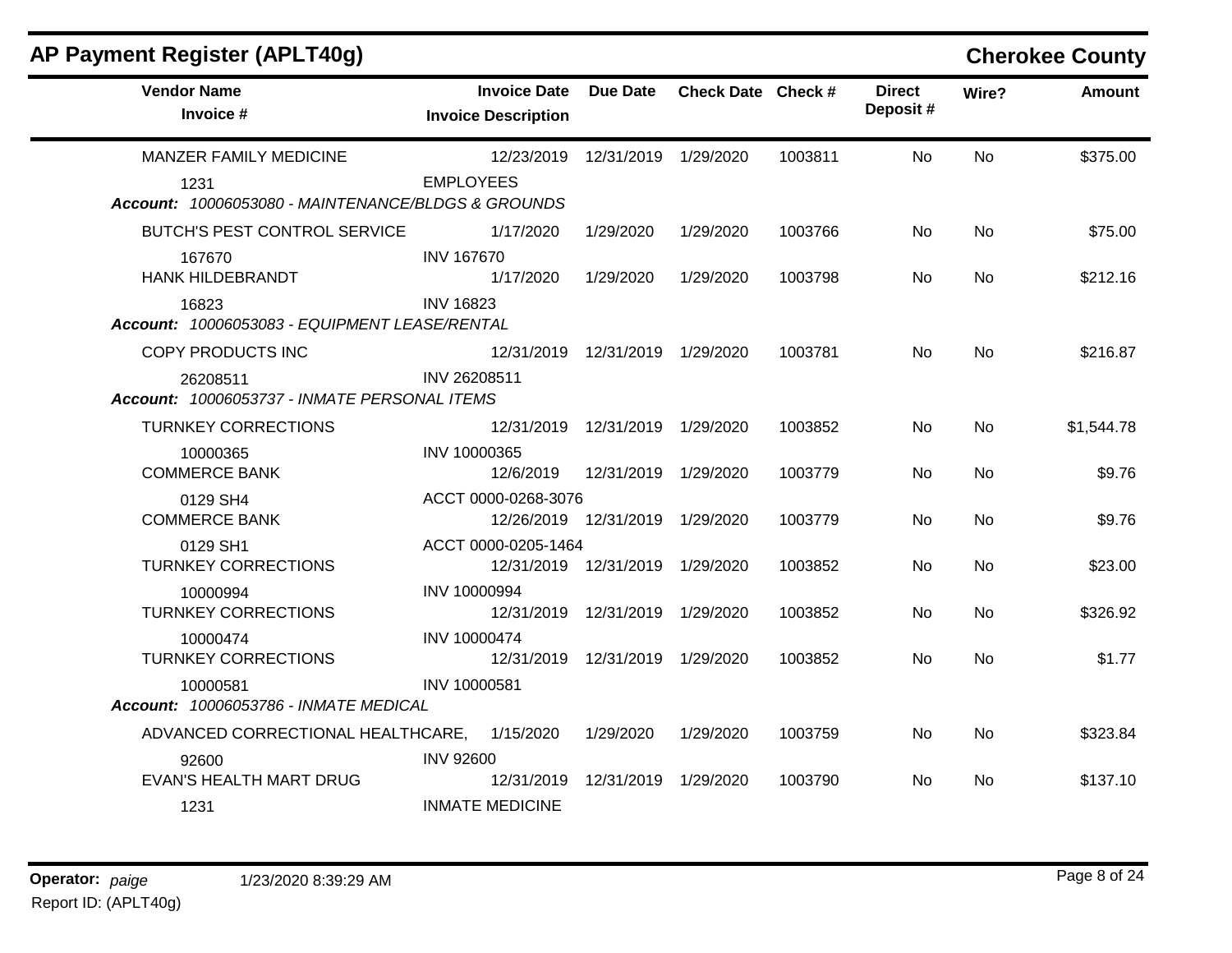|       | AP Payment Register (APLT40g)                        |                                                   |                                   |                    |         |                           |       | <b>Cherokee County</b> |
|-------|------------------------------------------------------|---------------------------------------------------|-----------------------------------|--------------------|---------|---------------------------|-------|------------------------|
|       | <b>Vendor Name</b><br>Invoice #                      | <b>Invoice Date</b><br><b>Invoice Description</b> | <b>Due Date</b>                   | Check Date Check # |         | <b>Direct</b><br>Deposit# | Wire? | <b>Amount</b>          |
|       | CORRECT CARE SOLUTIONS LLC                           | 1/17/2020                                         | 1/29/2020                         | 1/29/2020          | 1003782 | No.                       | No    | \$72.00                |
|       | 0060491                                              | INV 0060491                                       |                                   |                    |         |                           |       |                        |
|       | <b>Subtotal for Department: 060:</b>                 |                                                   |                                   |                    |         |                           |       |                        |
|       |                                                      |                                                   |                                   |                    |         |                           |       | \$10,665.03            |
| Dept: | 070<br><b>DISTRICT COURT</b>                         |                                                   |                                   |                    |         |                           |       |                        |
|       | Account: 10007053021 - PRINTING/OFFICE SUPPLIES      |                                                   |                                   |                    |         |                           |       |                        |
|       | KANSAS SENTENCING COMMISSION                         | 1/15/2020                                         | 1/29/2020                         | 1/29/2020          | 1003807 | No                        | No    | \$271.00               |
|       | 0129                                                 | 2019 KANSAS SENTENCING GUIDELINES                 |                                   |                    |         |                           |       |                        |
|       | ETTINGER'S OFFICE SUPPLY                             | 1/15/2020                                         | 1/29/2020                         | 1/29/2020          | 1003789 | No                        | No    | \$64.99                |
|       | 5254090<br><b>LEGAL DIRECTORIES PUBLISHING</b>       | INV 5254090<br>12/30/2019                         | 12/31/2019 1/29/2020              |                    | 1003810 | No                        | No    | \$8.75                 |
|       | 0499802                                              | INV 0499802                                       |                                   |                    |         |                           |       |                        |
|       | ETTINGER'S OFFICE SUPPLY                             | 1/17/2020                                         | 1/29/2020                         | 1/29/2020          | 1003789 | No                        | No    | \$200.77               |
|       | 5257030                                              | INV 5257030                                       |                                   |                    |         |                           |       |                        |
|       | Account: 10007053028 - COMPUTER SUPPLIES             |                                                   |                                   |                    |         |                           |       |                        |
|       | ADVANTAGE COMPUTER ENTERPRISES IN                    | 12/30/2019 12/31/2019 1/29/2020                   |                                   |                    | 1003760 | No                        | No    | \$5,216.50             |
|       | 74802                                                | <b>INV 74802</b>                                  |                                   |                    |         |                           |       |                        |
|       | TOTAL ELECTRONICS CONTRACTING                        |                                                   | 12/20/2019  12/31/2019  1/29/2020 |                    | 1003849 | <b>No</b>                 | No    | \$750.00               |
|       | 76953                                                | <b>INV 76953</b>                                  |                                   |                    |         |                           |       |                        |
|       | ADVANTAGE COMPUTER ENTERPRISES IN                    | 12/30/2019 12/31/2019 1/29/2020                   |                                   |                    | 1003760 | No.                       | No    | \$2,800.00             |
|       | 75217                                                | <b>INV 75217</b>                                  |                                   |                    |         |                           |       |                        |
|       | Account: 10007053073 - TRANSPORTATION                |                                                   |                                   |                    |         |                           |       |                        |
|       | <b>TERRY CIZERLE</b>                                 | 12/18/2019                                        | 12/31/2019 1/29/2020              |                    | 1003846 | No                        | No    | \$40.60                |
|       | 0129                                                 | <b>TRAVEL EXPENSE</b>                             |                                   |                    |         |                           |       |                        |
|       | <b>TAMMIE CARLSON-OAS</b>                            | 12/31/2019                                        | 12/31/2019                        | 1/29/2020          | 1003842 | No.                       | No.   | \$63.36                |
|       | 0129<br>Account: 10007053076 - PROFESSIONAL SERVICES | <b>TRAVEL EXPENSE</b>                             |                                   |                    |         |                           |       |                        |
|       | <b>ROBERT E MYERS</b>                                |                                                   | 12/31/2019  12/31/2019  1/29/2020 |                    | 1003836 | No                        | No    | \$953.60               |
|       | 6729                                                 | <b>INV 6729</b>                                   |                                   |                    |         |                           |       |                        |
|       |                                                      |                                                   |                                   |                    |         |                           |       |                        |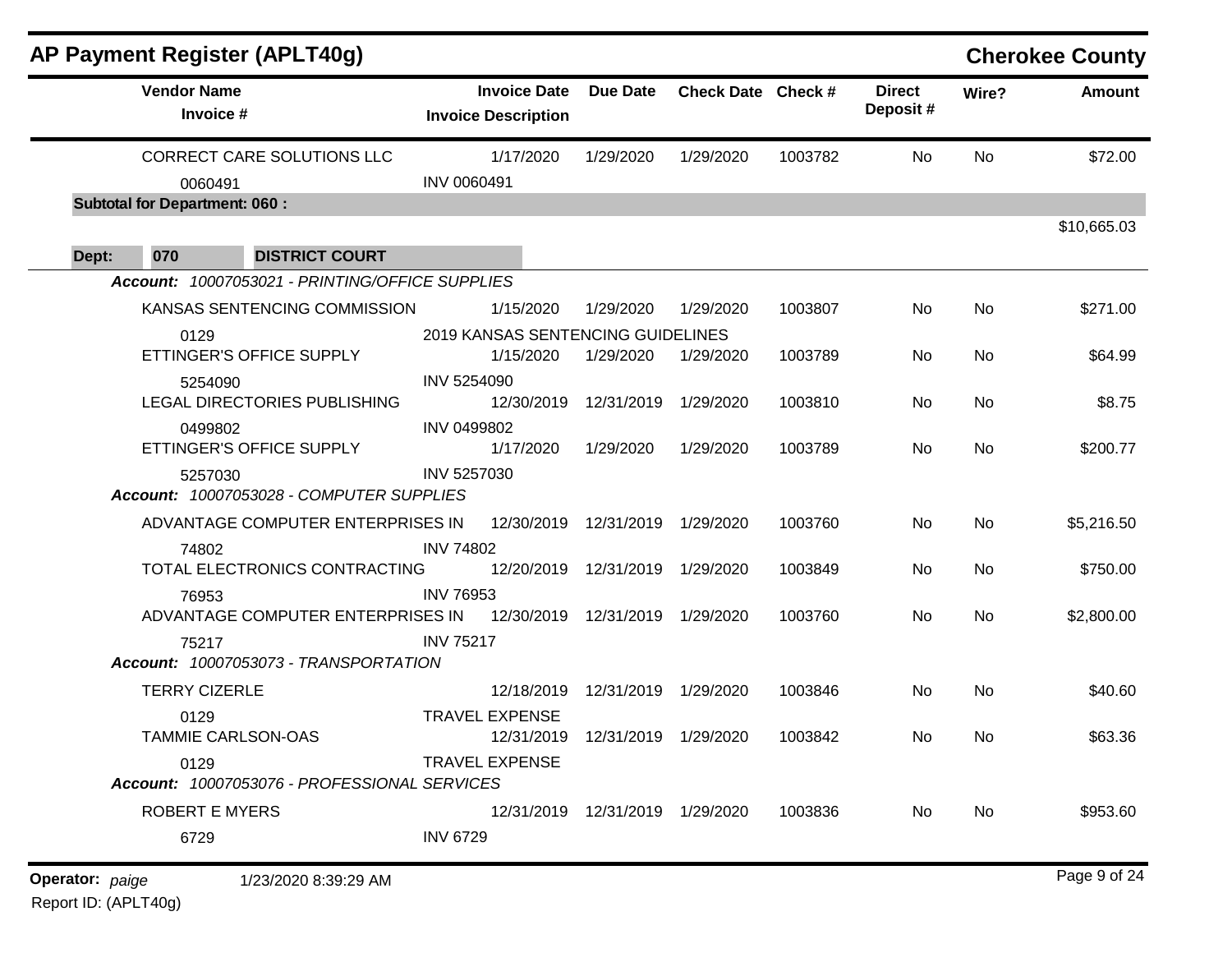|                 |                                      | AP Payment Register (APLT40g)                 |                                                   |                                   |                    |         |                           |           | <b>Cherokee County</b> |
|-----------------|--------------------------------------|-----------------------------------------------|---------------------------------------------------|-----------------------------------|--------------------|---------|---------------------------|-----------|------------------------|
|                 | <b>Vendor Name</b>                   | Invoice #                                     | <b>Invoice Date</b><br><b>Invoice Description</b> | <b>Due Date</b>                   | Check Date Check # |         | <b>Direct</b><br>Deposit# | Wire?     | <b>Amount</b>          |
|                 |                                      | <b>ROBERT E MYERS</b>                         |                                                   | 12/31/2019  12/31/2019  1/29/2020 |                    | 1003836 | No                        | No        | \$47.05                |
|                 | 5765                                 | <b>ROBERT E MYERS</b>                         | <b>INV 5765</b>                                   | 12/31/2019  12/31/2019  1/29/2020 |                    | 1003836 | No                        | No        | \$125.45               |
|                 | 5764                                 | <b>ROBERT E MYERS</b>                         | <b>INV 5764</b>                                   | 12/31/2019 12/31/2019             | 1/29/2020          | 1003836 | No                        | No        | \$62.05                |
|                 | 5127                                 | <b>LADELL F TURLEY CSR</b>                    | <b>INV 5127</b><br>1/15/2020                      | 1/29/2020                         | 1/29/2020          | 1003809 | No.                       | No        | \$180.00               |
|                 | 0129                                 | Account: 10007053083 - EQUIPMENT LEASE/RENTAL | TRANSCRIPT 2019CR186                              |                                   |                    |         |                           |           |                        |
|                 |                                      | <b>CULLIGAN OF JOPLIN</b>                     | 10/22/2019                                        | 12/31/2019 1/29/2020              |                    | 1003784 | No.                       | No        | \$21.80                |
|                 | 153434                               | <b>CULLIGAN OF JOPLIN</b>                     | <b>INV 153434</b><br>1/17/2020                    | 1/29/2020                         | 1/29/2020          | 1003784 | No                        | No        | \$10.90                |
|                 | 158941                               | Account: 10007053089 - OTHER CONTRACTUAL      | <b>INV 158941</b>                                 |                                   |                    |         |                           |           |                        |
|                 |                                      | CLERK OF THE DISTRICT COURT                   | 1/15/2020                                         | 1/29/2020                         | 1/29/2020          | 1003775 | No                        | <b>No</b> | \$56.50                |
|                 | 0129                                 | Account: 10007053093 - OFFICE FURNITURE/EQUIP | <b>DOCKET FEE</b>                                 |                                   |                    |         |                           |           |                        |
|                 |                                      | ETTINGER'S OFFICE SUPPLY                      | 12/19/2019                                        | 12/31/2019 1/29/2020              |                    | 1003789 | No                        | No        | \$2,371.20             |
|                 | 5248430                              |                                               | INV 5248430                                       |                                   |                    |         |                           |           |                        |
|                 | <b>Subtotal for Department: 070:</b> |                                               |                                                   |                                   |                    |         |                           |           | \$13,244.52            |
| Dept:           | 080                                  | <b>COURTHOUSE</b>                             |                                                   |                                   |                    |         |                           |           |                        |
|                 |                                      | Account: 10008053040 - JANITORIAL SUPPLIES    |                                                   |                                   |                    |         |                           |           |                        |
|                 |                                      | TRUE VALUE COLUMBUS                           | 1/15/2020                                         | 1/29/2020                         | 1/29/2020          | 1003851 | No                        | No        | \$16.48                |
|                 |                                      | A395438<br>ETTINGER'S OFFICE SUPPLY           | <b>TRANS A395438</b><br>1/15/2020                 | 1/29/2020                         | 1/29/2020          | 1003789 | No                        | No        | \$65.04                |
|                 | 5251990                              |                                               | INV 5251990                                       |                                   |                    |         |                           |           |                        |
|                 |                                      | TRUE VALUE COLUMBUS                           | 1/15/2020<br><b>TRANS B13085</b>                  | 1/29/2020                         | 1/29/2020          | 1003851 | No                        | No        | \$48.47                |
|                 | B13085                               |                                               |                                                   |                                   |                    |         |                           |           |                        |
| Operator: paige |                                      | 1/23/2020 8:39:29 AM                          |                                                   |                                   |                    |         |                           |           | Page 10 of 24          |

Report ID: (APLT40g)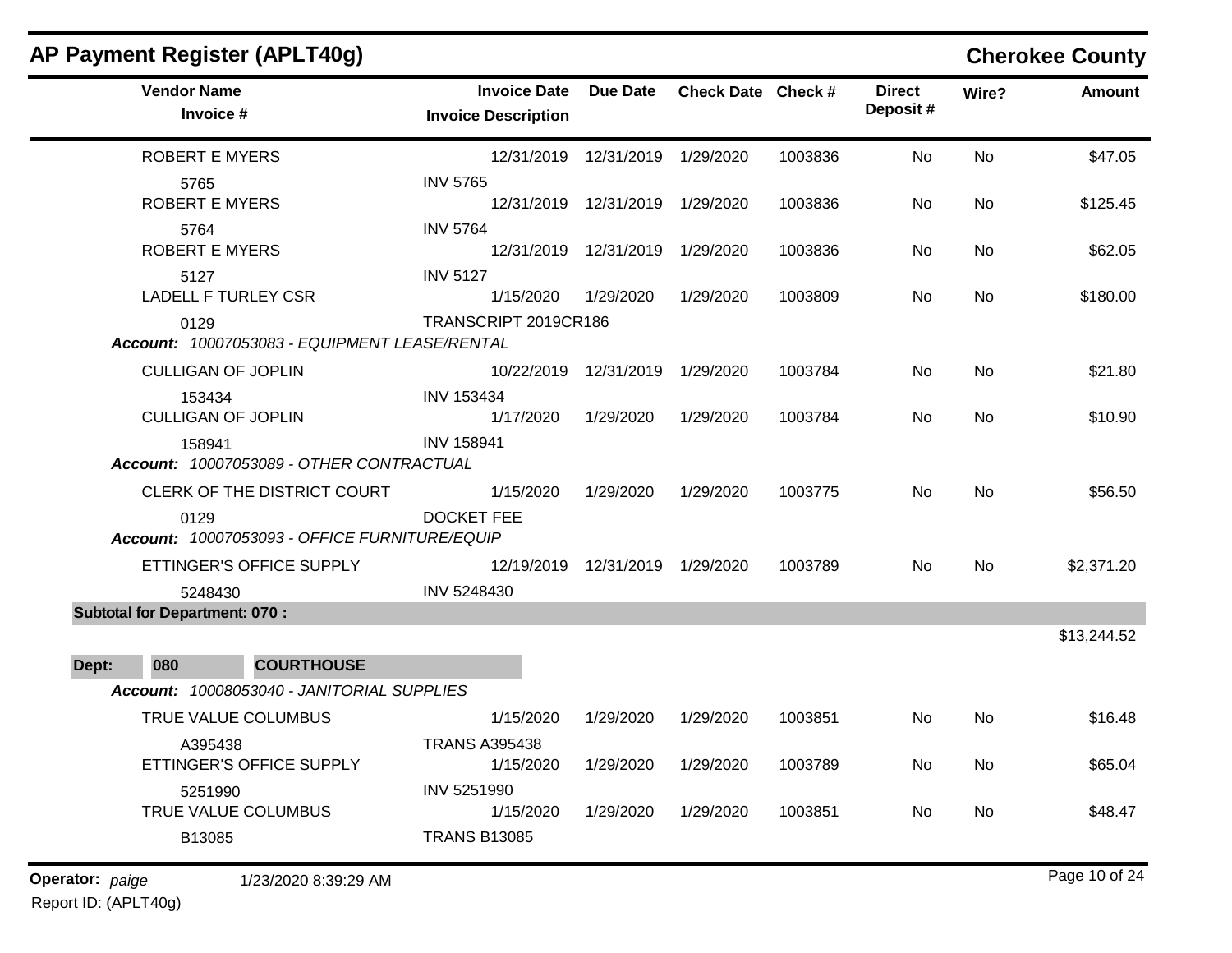| $A$ , rayment negister $A$ , created                            |                                                   |                 |                    |         |                           |           | <b>OTERNEE COMITY</b> |
|-----------------------------------------------------------------|---------------------------------------------------|-----------------|--------------------|---------|---------------------------|-----------|-----------------------|
| <b>Vendor Name</b><br>Invoice #                                 | <b>Invoice Date</b><br><b>Invoice Description</b> | <b>Due Date</b> | Check Date Check # |         | <b>Direct</b><br>Deposit# | Wire?     | <b>Amount</b>         |
| TRUE VALUE COLUMBUS                                             | 1/16/2020                                         | 1/29/2020       | 1/29/2020          | 1003851 | <b>No</b>                 | <b>No</b> | \$12.99               |
| A395811<br>ETTINGER'S OFFICE SUPPLY                             | <b>TRANS A395811</b><br>1/15/2020                 | 1/29/2020       | 1/29/2020          | 1003789 | No                        | <b>No</b> | \$44.39               |
| 5254810<br>TRUE VALUE COLUMBUS                                  | INV 5254810<br>1/15/2020                          | 1/29/2020       | 1/29/2020          | 1003851 | No                        | <b>No</b> | \$15.48               |
| A395206<br><b>CINTAS #459</b>                                   | <b>TRANS A395206</b><br>1/21/2020                 | 1/29/2020       | 1/29/2020          | 1003770 | No.                       | No.       | \$109.84              |
| 4040492240<br>TRUE VALUE COLUMBUS                               | INV 4040492240<br>1/15/2020                       | 1/29/2020       | 1/29/2020          | 1003851 | No.                       | <b>No</b> | \$60.96               |
| A395647<br>Account: 10008053042 - BREAKROOM SUPPLIES            | <b>TRANS A395647</b>                              |                 |                    |         |                           |           |                       |
| <b>CULLIGAN OF JOPLIN</b>                                       | 1/16/2020                                         | 1/29/2020       | 1/29/2020          | 1003784 | No.                       | <b>No</b> | \$25.75               |
| 158972<br>Account: 10008053072 - GAS, ELECTRIC, WATER           | <b>INV 158972</b>                                 |                 |                    |         |                           |           |                       |
| <b>KANSAS GAS SERVICE</b>                                       | 1/15/2020                                         | 1/29/2020       | 1/29/2020          | 1003806 | No                        | <b>No</b> | \$289.04              |
| 0129<br>PRO SOLUTIONS, LLC                                      | ACCT 510241094 1188724 27<br>1/17/2020            | 1/29/2020       | 1/29/2020          | 1003831 | No.                       | <b>No</b> | \$512.56              |
| 201912205<br>Account: 10008053080 - MAINTENANCE/BLDGS & GROUNDS | INV 201912205                                     |                 |                    |         |                           |           |                       |
| TOUCHTON ELECTRIC INC                                           | 1/17/2020                                         | 1/29/2020       | 1/29/2020          | 1003850 | <b>No</b>                 | <b>No</b> | \$34.00               |
| 47268<br>Account: 10008053089 - OTHER CONTRACTUAL               | <b>INV 47268</b>                                  |                 |                    |         |                           |           |                       |
| MENSE CPA FIRM, LLC                                             | 1/15/2020                                         | 1/29/2020       | 1/29/2020          | 1003813 | No                        | No        | \$750.00              |
| 4618<br>COMPUTER INFORMATION CONCEPTS                           | <b>INV 4618</b><br>1/21/2020                      | 1/29/2020       | 1/29/2020          | 1003780 | No                        | <b>No</b> | \$300.00              |
| PSI30184<br>PITNEY BOWES PURCHASE POWER                         | <b>INV PSI30184</b><br>1/21/2020                  | 1/29/2020       | 1/29/2020          | 1003829 | No.                       | <b>No</b> | \$6,172.57            |
| 0129                                                            | ACCT 8000-9000-0557-1587                          |                 |                    |         |                           |           |                       |

# **AP Payment Register (APLT40g) Cherokee County**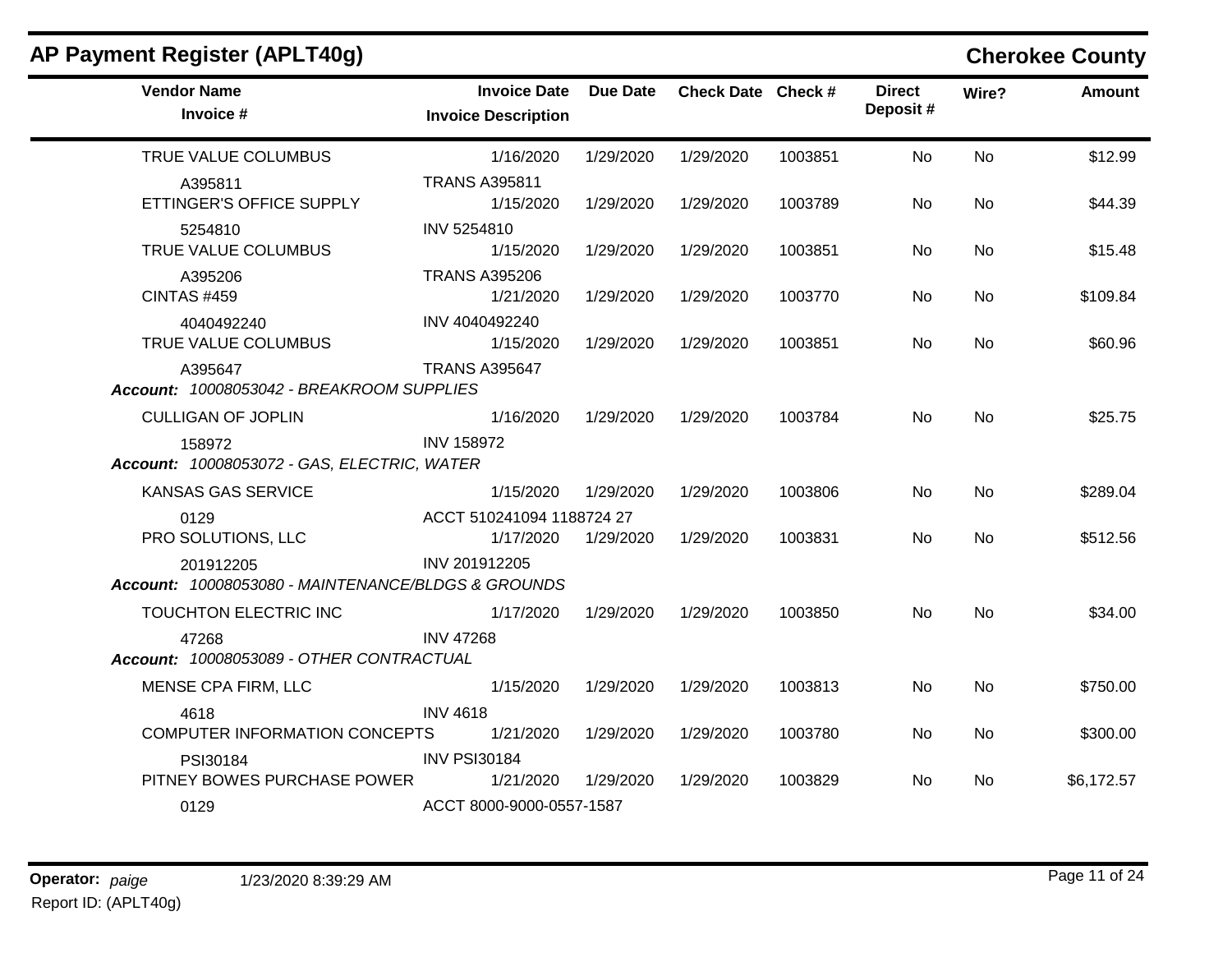|       | <b>Vendor Name</b>                   |                                                 | <b>Invoice Date</b>        | <b>Due Date</b>                   | Check Date Check # |         | <b>Direct</b> | Wire?     | <b>Amount</b> |
|-------|--------------------------------------|-------------------------------------------------|----------------------------|-----------------------------------|--------------------|---------|---------------|-----------|---------------|
|       | Invoice #                            |                                                 | <b>Invoice Description</b> |                                   |                    |         | Deposit#      |           |               |
|       | <b>FORENSIC MEDICAL</b>              |                                                 | 1/21/2020                  | 1/29/2020                         | 1/29/2020          | 1003794 | No            | <b>No</b> | \$1,650.00    |
|       | 14592                                |                                                 | <b>INV 14592</b>           |                                   |                    |         |               |           |               |
|       | <b>Subtotal for Department: 080:</b> |                                                 |                            |                                   |                    |         |               |           |               |
|       |                                      |                                                 |                            |                                   |                    |         |               |           | \$10,107.57   |
| Dept: | 090                                  | <b>EMERGENCY PREPAREDNESS</b>                   |                            |                                   |                    |         |               |           |               |
|       |                                      | Account: 10009053072 - GAS, ELECTRIC, WATER     |                            |                                   |                    |         |               |           |               |
|       | <b>EVERGY</b>                        |                                                 | 1/15/2020                  | 1/29/2020                         | 1/29/2020          | 1003791 | No            | <b>No</b> | \$35.17       |
|       | 0129                                 |                                                 | ACCT 2457329745            |                                   |                    |         |               |           |               |
|       | <b>Subtotal for Department: 090:</b> |                                                 |                            |                                   |                    |         |               |           |               |
|       |                                      |                                                 |                            |                                   |                    |         |               |           | \$35.17       |
| Dept: | 095                                  | <b>HUMAN RESOURCE</b>                           |                            |                                   |                    |         |               |           |               |
|       |                                      | Account: 10009553021 - PRINTING/OFFICE SUPPLIES |                            |                                   |                    |         |               |           |               |
|       |                                      | ETTINGER'S OFFICE SUPPLY                        | 1/15/2020                  | 1/29/2020                         | 1/29/2020          | 1003789 | No            | No        | \$65.30       |
|       | 5255860                              |                                                 | INV 5255860                |                                   |                    |         |               |           |               |
|       |                                      | ETTINGER'S OFFICE SUPPLY                        | 1/21/2020                  | 1/29/2020                         | 1/29/2020          | 1003789 | No            | No        | \$34.19       |
|       | 5256740                              |                                                 | INV 5256740                |                                   |                    |         |               |           |               |
|       | <b>Subtotal for Department: 095:</b> |                                                 |                            |                                   |                    |         |               |           |               |
|       |                                      |                                                 |                            |                                   |                    |         |               |           | \$99.49       |
| Dept: | 170                                  | <b>JUVENILE DETENTION</b>                       |                            |                                   |                    |         |               |           |               |
|       |                                      | Account: 10017053599 - GENERAL COUNTY BUSINESS  |                            |                                   |                    |         |               |           |               |
|       |                                      | SEK REGIONAL JUVENILE DETENTION CTR             | 1/16/2020                  | 1/29/2020                         | 1/29/2020          | 1003838 | No            | <b>No</b> | \$9,665.00    |
|       | 6687                                 |                                                 | <b>INV 6687</b>            |                                   |                    |         |               |           |               |
|       | <b>Subtotal for Department: 170:</b> |                                                 |                            |                                   |                    |         |               |           |               |
|       |                                      |                                                 |                            |                                   |                    |         |               |           | \$9,665.00    |
| Dept: | 190                                  | 911 MAPPING                                     |                            |                                   |                    |         |               |           |               |
|       |                                      | Account: 10019053076 - PROFESSIONAL SERVICES    |                            |                                   |                    |         |               |           |               |
|       | <b>COMMERCE BANK</b>                 |                                                 |                            | 12/11/2019  12/31/2019  1/29/2020 |                    | 1003779 | No            | No        | \$25.00       |
|       | 1231 911                             |                                                 | ACCT 0000-0065-3725        |                                   |                    |         |               |           |               |
|       |                                      |                                                 |                            |                                   |                    |         |               |           |               |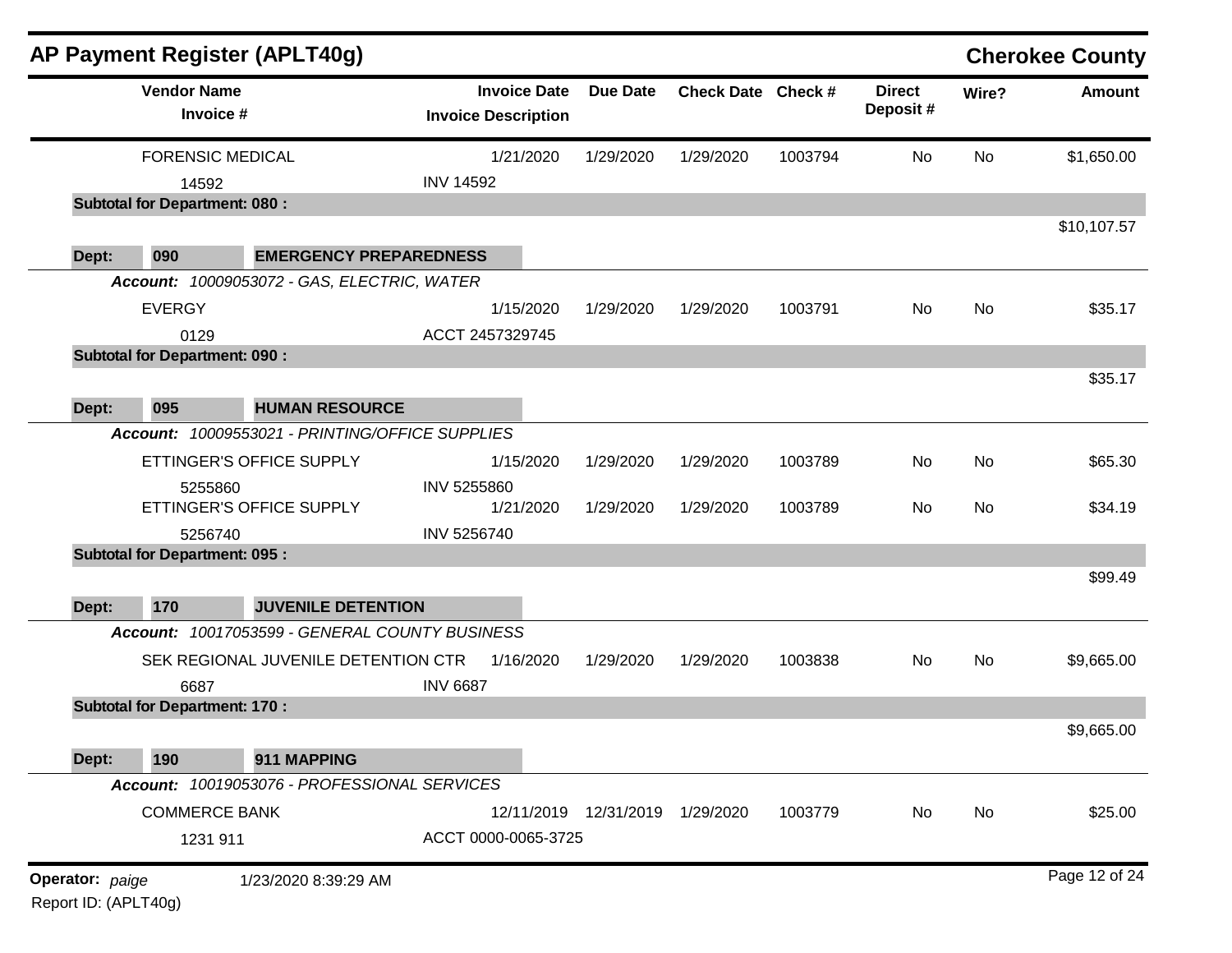|                          |                                      | AP Payment Register (APLT40g)                |                            |                                   |                                   |                    |         |                           |           | <b>Cherokee County</b> |
|--------------------------|--------------------------------------|----------------------------------------------|----------------------------|-----------------------------------|-----------------------------------|--------------------|---------|---------------------------|-----------|------------------------|
|                          | <b>Vendor Name</b><br>Invoice #      |                                              | <b>Invoice Description</b> | <b>Invoice Date</b>               | Due Date                          | Check Date Check # |         | <b>Direct</b><br>Deposit# | Wire?     | Amount                 |
|                          | <b>Subtotal for Department: 190:</b> |                                              |                            |                                   |                                   |                    |         |                           |           | \$25.00                |
| Dept:                    | 330                                  | <b>DEPT OFFICE SUPPLY</b>                    |                            |                                   |                                   |                    |         |                           |           |                        |
|                          |                                      | Account: 10033053622 - SHERIFF OFFICE SUPPLY |                            |                                   |                                   |                    |         |                           |           |                        |
|                          | <b>CINTAS CORP</b>                   |                                              |                            | 12/27/2019                        | 12/31/2019 1/29/2020              |                    | 1003771 | No                        | No        | \$36.58                |
|                          | 8404445414                           | Account: 10033053627 - 911 OFFICE SUPPLY     | INV 8404445414             |                                   |                                   |                    |         |                           |           |                        |
|                          | <b>COMMERCE BANK</b>                 |                                              |                            |                                   | 12/30/2019  12/31/2019  1/29/2020 |                    | 1003779 | No.                       | <b>No</b> | \$240.00               |
| 0129 911                 |                                      | ACCT 0000-0065-3725                          |                            |                                   |                                   |                    |         |                           |           |                        |
| QUILL CORPORATION        |                                      |                                              |                            | 12/30/2019  12/31/2019  1/29/2020 |                                   | 1003833            | No.     | No.                       | \$47.64   |                        |
| 3645070                  |                                      | INV 3645070                                  |                            |                                   |                                   |                    |         |                           |           |                        |
| <b>QUILL CORPORATION</b> |                                      |                                              | 12/30/2019                 | 12/31/2019 1/29/2020              |                                   | 1003833            | No.     | No.                       | \$15.34   |                        |
|                          | 3596099                              |                                              | <b>INV 3596099</b>         |                                   |                                   |                    |         |                           |           |                        |
|                          | <b>Subtotal for Department: 330:</b> |                                              |                            |                                   |                                   |                    |         |                           |           |                        |
|                          |                                      |                                              |                            |                                   |                                   |                    |         |                           |           | \$339.56               |
| Dept:                    | 500                                  | <b>SOLID WASTE RECYCLING</b>                 |                            |                                   |                                   |                    |         |                           |           |                        |
|                          |                                      | Account: 10050053502 - SOLID WASTE EXPENSES  |                            |                                   |                                   |                    |         |                           |           |                        |
|                          |                                      | TRUE VALUE COLUMBUS                          |                            | 1/15/2020                         | 1/29/2020                         | 1/29/2020          | 1003851 | No.                       | <b>No</b> | \$35.57                |
|                          | A395593                              |                                              | <b>TRANS A395593</b>       |                                   |                                   |                    |         |                           |           |                        |
|                          |                                      | FARMERS COOPERATIVE ASSOCIATION              |                            | 1/15/2020                         | 1/29/2020                         | 1/29/2020          | 1003792 | <b>No</b>                 | <b>No</b> | \$15.33                |
|                          | 266940                               |                                              | <b>INV 266940</b>          |                                   |                                   |                    |         |                           |           |                        |
|                          | NATALINIS AUTOMOTIVE                 |                                              |                            | 1/15/2020                         | 1/29/2020                         | 1/29/2020          | 1003820 | <b>No</b>                 | <b>No</b> | \$10.47                |
|                          | 724956<br>NATALINIS AUTOMOTIVE       |                                              | <b>INV 724956</b>          | 1/15/2020                         | 1/29/2020                         | 1/29/2020          | 1003820 | No.                       | No        | \$169.41               |
|                          |                                      |                                              | <b>INV 724863</b>          |                                   |                                   |                    |         |                           |           |                        |
|                          | 724863                               | FARMERS COOPERATIVE ASSOCIATION              |                            | 1/15/2020                         | 1/29/2020                         | 1/29/2020          | 1003792 | No                        | No        | \$25.25                |
|                          | 267024                               |                                              | <b>INV 267024</b>          |                                   |                                   |                    |         |                           |           |                        |
|                          | <b>Subtotal for Department: 500:</b> |                                              |                            |                                   |                                   |                    |         |                           |           |                        |
|                          |                                      |                                              |                            |                                   |                                   |                    |         |                           |           | \$256.03               |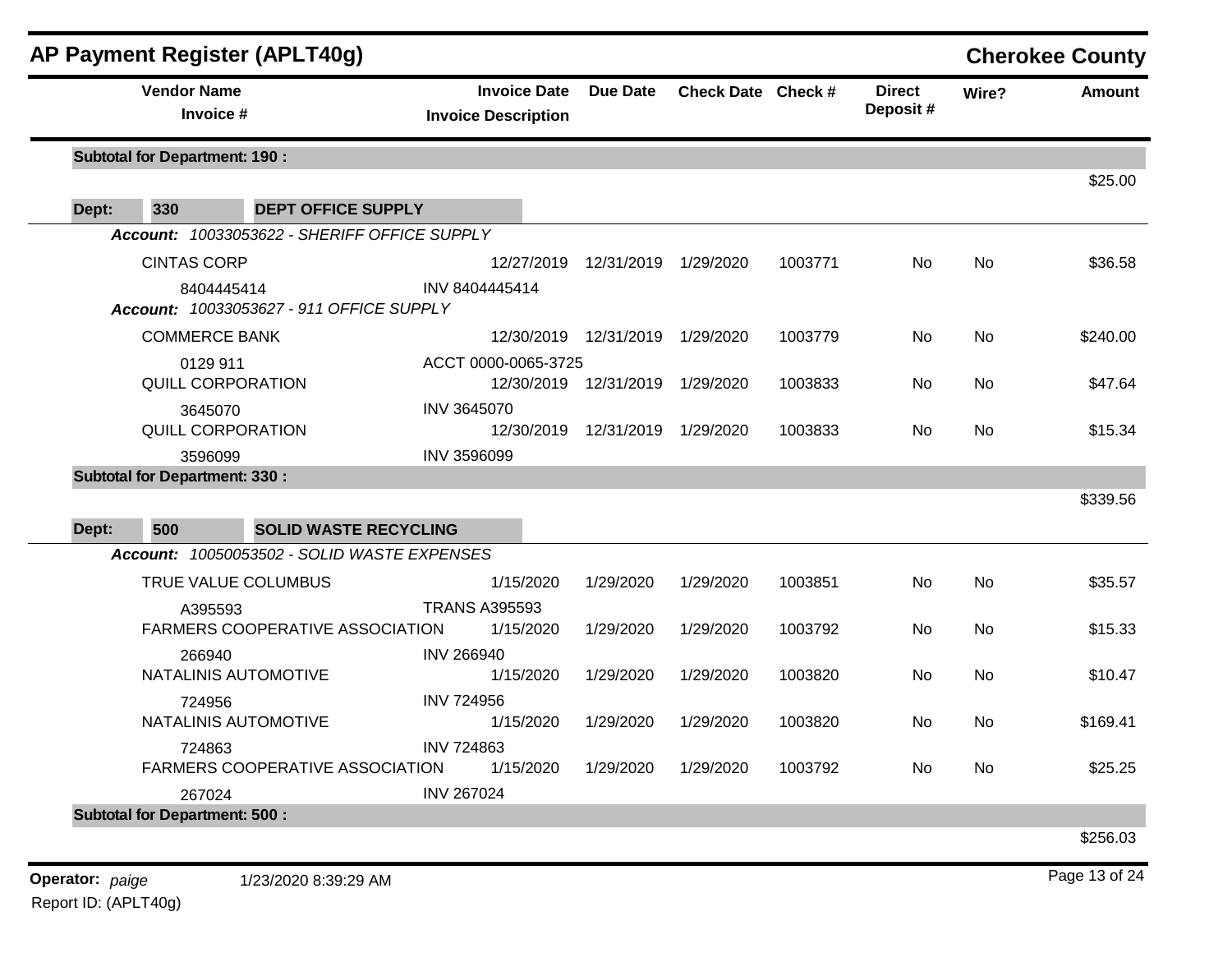|                                    |                                                           | AP Payment Register (APLT40g)                |                                                   |                 |                    |         |                           |           | <b>Cherokee County</b> |
|------------------------------------|-----------------------------------------------------------|----------------------------------------------|---------------------------------------------------|-----------------|--------------------|---------|---------------------------|-----------|------------------------|
|                                    |                                                           | <b>Vendor Name</b><br>Invoice #              | <b>Invoice Date</b><br><b>Invoice Description</b> | <b>Due Date</b> | Check Date Check # |         | <b>Direct</b><br>Deposit# | Wire?     | <b>Amount</b>          |
|                                    | <b>Subtotal for Fund: 100:</b>                            |                                              |                                                   |                 |                    |         |                           |           |                        |
| Fund:                              | 110                                                       | <b>ROAD AND BRIDGE</b>                       |                                                   |                 |                    |         |                           |           | \$49,586.36            |
| Dept:                              | 000                                                       | <b>NON-DEPARTMENTAL</b>                      |                                                   |                 |                    |         |                           |           |                        |
| Account: 11000053031 - DIESEL FUEL |                                                           |                                              |                                                   |                 |                    |         |                           |           |                        |
|                                    |                                                           | MFA OIL - NEOSHO 1055                        | 1/21/2020                                         | 1/29/2020       | 1/29/2020          | 1003817 | No                        | No        | \$603.35               |
|                                    |                                                           | 1498409 HWY<br>MFA OIL - NEOSHO 1055         | INV #1498409<br>1/9/2020                          | 1/29/2020       | 1/29/2020          | 1003817 | No                        | <b>No</b> | \$2,152.22             |
|                                    | 1477701 HWY<br>MFA OIL - NEOSHO 1055                      |                                              | INV #1477701<br>1/17/2020                         | 1/29/2020       | 1/29/2020          | 1003817 | No                        | No        | \$524.45               |
|                                    | 1494772 HWY<br>MFA OIL - NEOSHO 1055                      |                                              | INV #1494772<br>1/14/2020                         | 1/29/2020       | 1/29/2020          | 1003817 | No                        | <b>No</b> | \$600.89               |
|                                    |                                                           | 1485373 HWY<br>MFA OIL - NEOSHO 1055         | INV #1485373<br>1/14/2020                         | 1/29/2020       | 1/29/2020          | 1003817 | No                        | <b>No</b> | \$598.44               |
|                                    |                                                           | 1485370 HWY<br>MFA OIL - NEOSHO 1055         | INV #1485370<br>1/21/2020                         | 1/29/2020       | 1/29/2020          | 1003817 | No                        | <b>No</b> | \$1,469.86             |
|                                    |                                                           | 1498406 HWY<br>MFA OIL - NEOSHO 1055         | INV #1498406<br>1/9/2020                          | 1/29/2020       | 1/29/2020          | 1003817 | No                        | No        | \$470.17               |
|                                    |                                                           | 1478452 HWY<br>MFA OIL - NEOSHO 1055         | INV #1478452<br>1/9/2020                          | 1/29/2020       | 1/29/2020          | 1003817 | No                        | <b>No</b> | \$616.33               |
|                                    | 1478449 HWY<br><b>Account: 11000053032 - OIL/GREASE</b>   |                                              | INV #1478449                                      |                 |                    |         |                           |           |                        |
|                                    |                                                           | <b>FROST OIL COMPANY</b>                     | 1/6/2020                                          | 1/29/2020       | 1/29/2020          | 1003797 | No                        | No        | \$2,601.87             |
|                                    | 0197998-IN HWY<br>Account: 11000053034 - ASPHALT          |                                              | INV # 0197998-IN                                  |                 |                    |         |                           |           |                        |
|                                    |                                                           | BLEVINS ASPHALT CONSTRUCTION CO INC 1/2/2020 |                                                   | 1/29/2020       | 1/29/2020          | 1003765 | No                        | No        | \$146.94               |
|                                    | 4241 HWY<br>BLEVINS ASPHALT CONSTRUCTION CO INC 1/14/2020 |                                              | INV #4241                                         | 1/29/2020       | 1/29/2020          | 1003765 | No                        | No        | \$139.04               |
|                                    |                                                           | 4254 HWY                                     | INV #4254                                         |                 |                    |         |                           |           |                        |
| Operator: paige                    |                                                           | 1/23/2020 8:39:29 AM                         |                                                   |                 |                    |         |                           |           | Page 14 of 24          |

Report ID: (APLT40g)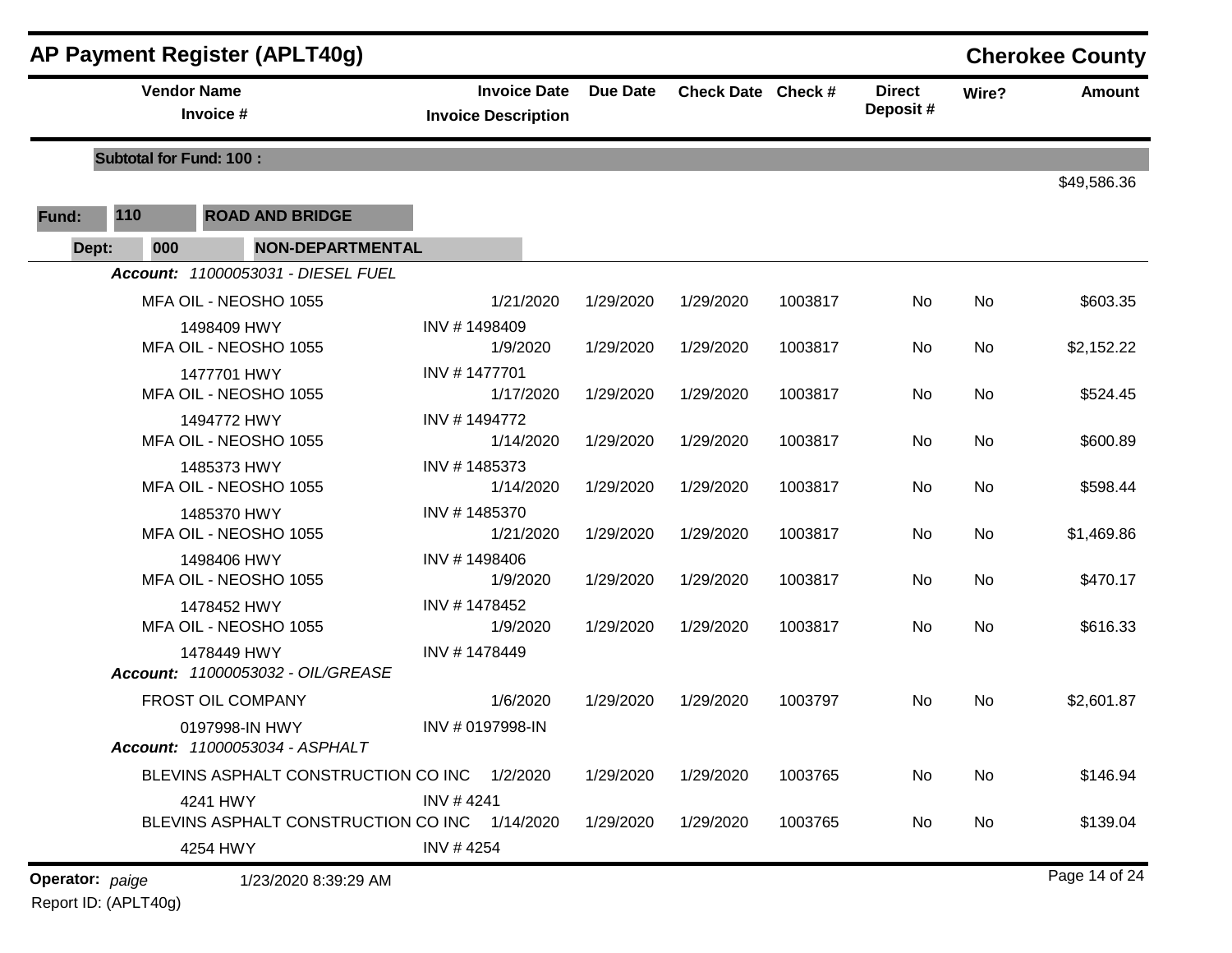| AP Payment Register (APLT40g)                                    |                  |                                                   |                 |                    |         |                           |           | <b>Cherokee County</b> |
|------------------------------------------------------------------|------------------|---------------------------------------------------|-----------------|--------------------|---------|---------------------------|-----------|------------------------|
| <b>Vendor Name</b><br>Invoice #                                  |                  | <b>Invoice Date</b><br><b>Invoice Description</b> | <b>Due Date</b> | Check Date Check # |         | <b>Direct</b><br>Deposit# | Wire?     | <b>Amount</b>          |
| BLEVINS ASPHALT CONSTRUCTION CO INC 1/7/2020                     |                  |                                                   | 1/29/2020       | 1/29/2020          | 1003765 | No                        | <b>No</b> | \$125.61               |
| 4247 HWY<br>BLEVINS ASPHALT CONSTRUCTION CO INC 1/8/2020         | <b>INV #4247</b> |                                                   | 1/29/2020       | 1/29/2020          | 1003765 | No.                       | No.       | \$129.56               |
| 4251 HWY<br>Account: 11000053037 - SIGNS/POSTS                   | INV #4251        |                                                   |                 |                    |         |                           |           |                        |
| NATIONAL SIGN CO INC                                             |                  | 1/15/2020                                         | 1/29/2020       | 1/29/2020          | 1003823 | <b>No</b>                 | <b>No</b> | \$140.46               |
| IN-192275 HWY<br>Account: 11000053042 - BREAKROOM SUPPLIES       |                  | INV # IN-192275                                   |                 |                    |         |                           |           |                        |
| APPLEMARKET                                                      |                  | 5/28/2019                                         | 12/31/2019      | 1/29/2020          | 1003762 | No.                       | No.       | \$22.69                |
| 36070156 HWY<br>APPLEMARKET                                      |                  | INV #36070156<br>1/15/2020                        | 1/29/2020       | 1/29/2020          | 1003762 | <b>No</b>                 | No.       | \$5.27                 |
| 22003151 HWY<br>Account: 11000053074 - UTILITIES/TELEPHONE BILLS |                  | INV #22003151                                     |                 |                    |         |                           |           |                        |
| EMPIRE DISTRICT ELECTRIC COMPANY                                 |                  | 1/13/2020                                         | 1/29/2020       | 1/29/2020          | 1003787 | <b>No</b>                 | <b>No</b> | \$406.29               |
| 158630-59-0 HWY 9<br>EMPIRE DISTRICT ELECTRIC COMPANY            |                  | INV #158630-59-0<br>1/13/2020                     | 1/29/2020       | 1/29/2020          | 1003787 | No                        | <b>No</b> | \$274.52               |
| 049852-69-2 HWY 9<br>EMPIRE DISTRICT ELECTRIC COMPANY            |                  | INV # 049852-69-2<br>1/13/2020                    | 1/29/2020       | 1/29/2020          | 1003787 | <b>No</b>                 | No        | \$217.23               |
| 906398-41-7 HWY 9<br>EMPIRE DISTRICT ELECTRIC COMPANY            |                  | INV #906398-41-7<br>1/13/2020                     | 1/29/2020       | 1/29/2020          | 1003787 | No.                       | <b>No</b> | \$381.69               |
| 854931-63-1 HWY 9<br>Account: 11000053079 - MACHINERY/EQUIPMENT  |                  | INV #854931-63-1                                  |                 |                    |         |                           |           |                        |
| <b>4 STATE TRUCKS</b>                                            |                  | 1/8/2020                                          | 1/29/2020       | 1/29/2020          | 1003758 | No                        | <b>No</b> | \$126.47               |
| 3597367-IN HWY<br>ALLMETAL PRODUCTS INC.                         |                  | INV #3597367-IN<br>1/14/2020                      | 1/29/2020       | 1/29/2020          | 1003761 | No.                       | No.       | \$52.80                |
| 37972 HWY<br>NATALINIS AUTOMOTIVE                                | INV #37972       | 1/14/2020                                         | 1/29/2020       | 1/29/2020          | 1003820 | No.                       | <b>No</b> | \$98.58                |
| 724879 HWY                                                       | INV #724879      |                                                   |                 |                    |         |                           |           |                        |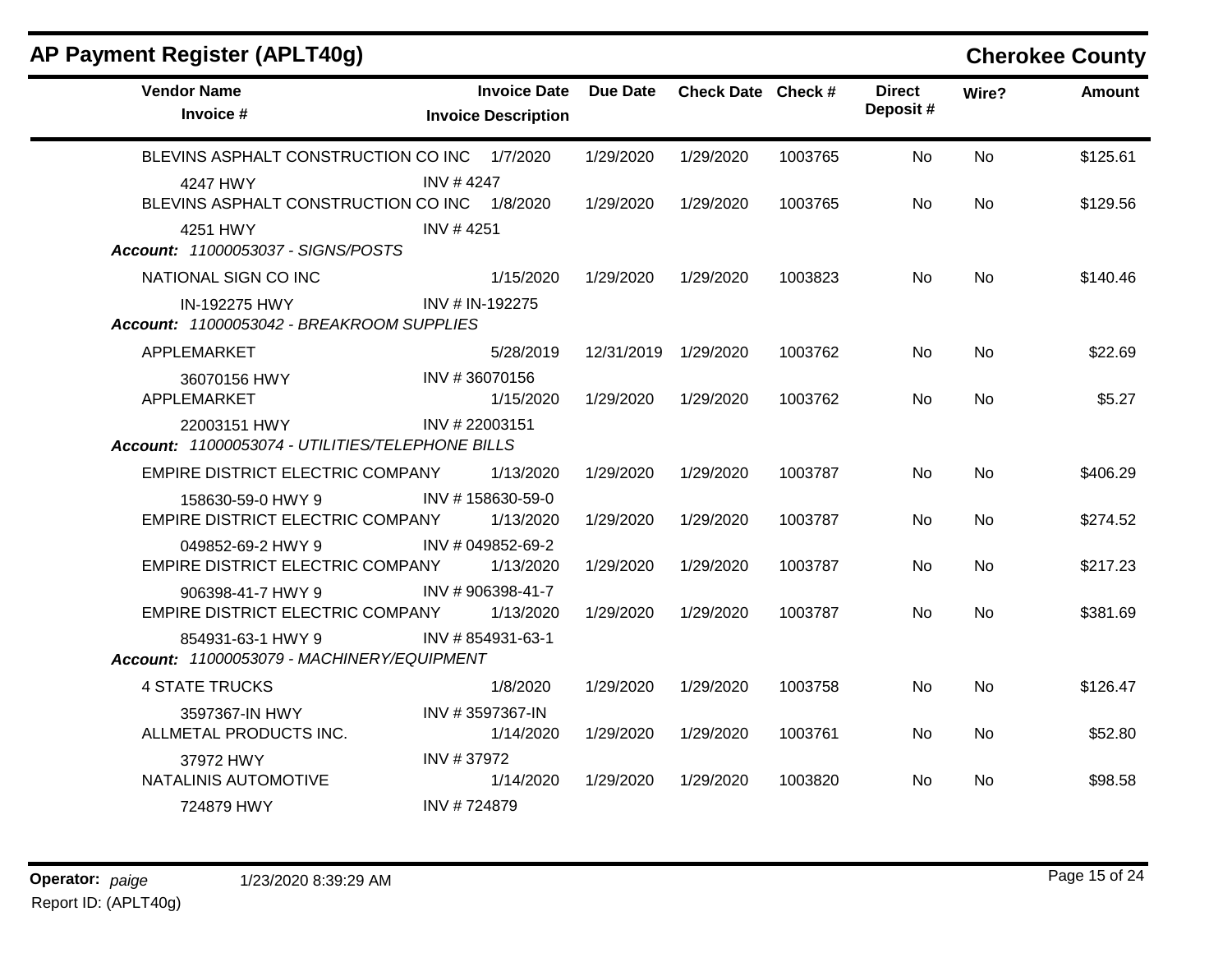| AP Payment Register (APLT40g)             |                                                   |           |                    |         |                           |           | <b>Cherokee County</b> |
|-------------------------------------------|---------------------------------------------------|-----------|--------------------|---------|---------------------------|-----------|------------------------|
| <b>Vendor Name</b><br>Invoice #           | <b>Invoice Date</b><br><b>Invoice Description</b> | Due Date  | Check Date Check # |         | <b>Direct</b><br>Deposit# | Wire?     | <b>Amount</b>          |
| JOHN FABICK TRACTOR CO                    | 1/9/2020                                          | 1/29/2020 | 1/29/2020          | 1003803 | No                        | No        | \$116.20               |
| PIJ00380668 HWY<br>NATALINIS AUTOMOTIVE   | INV # PIJ00380668<br>1/10/2020                    | 1/29/2020 | 1/29/2020          | 1003822 | No                        | <b>No</b> | \$15.20                |
| 724562 HWY<br>HY-FLO EQUIPMENT CO         | INV #724562<br>1/10/2020                          | 1/29/2020 | 1/29/2020          | 1003801 | No                        | No        | \$40.00                |
| 130815 HWY<br>NATALINIS AUTOMOTIVE        | INV #130815<br>1/14/2020                          | 1/29/2020 | 1/29/2020          | 1003820 | No.                       | No        | \$41.40                |
| 724882 HWY<br><b>HERITAGE TRACTOR</b>     | INV #724882<br>1/10/2020                          | 1/29/2020 | 1/29/2020          | 1003800 | No                        | No        | \$76.25                |
| 10595454 HWY<br>NATALINIS AUTOMOTIVE      | INV #10595454<br>1/9/2020                         | 1/29/2020 | 1/29/2020          | 1003822 | No                        | <b>No</b> | \$87.49                |
| 724470 HWY<br>TRUE VALUE COLUMBUS         | INV #724470<br>1/9/2020                           | 1/29/2020 | 1/29/2020          | 1003851 | No                        | No        | \$2.96                 |
| A395322 HWY<br><b>HERITAGE TRACTOR</b>    | INV # A395322<br>1/15/2020                        | 1/29/2020 | 1/29/2020          | 1003800 | No.                       | <b>No</b> | \$90.29                |
| 10597901 HWY<br>NATALINIS AUTOMOTIVE      | INV #10597901<br>1/15/2020                        | 1/29/2020 | 1/29/2020          | 1003821 | No                        | No        | \$6.77                 |
| 725008 HWY<br>JOHN FABICK TRACTOR CO      | INV #725008<br>1/20/2020                          | 1/29/2020 | 1/29/2020          | 1003803 | No.                       | No        | (\$226.45)             |
| PIJ00381455 HWY<br>JOHN FABICK TRACTOR CO | INV # PIJ00381455<br>1/17/2020                    | 1/29/2020 | 1/29/2020          | 1003803 | No                        | <b>No</b> | (\$84.28)              |
| PIJ00381369 HWY<br>JOHN FABICK TRACTOR CO | INV # PIJ00381369<br>1/19/2020                    | 1/29/2020 | 1/29/2020          | 1003803 | <b>No</b>                 | No        | \$66.74                |
| PIJ00381409 HWY<br>NATALINIS AUTOMOTIVE   | INV # PIJ00381409<br>1/7/2020                     | 1/29/2020 | 1/29/2020          | 1003822 | No                        | <b>No</b> | \$45.99                |
| 724333 HWY<br>JOHN FABICK TRACTOR CO      | INV #724333<br>1/10/2020                          | 1/29/2020 | 1/29/2020          | 1003803 | No                        | No        | \$514.84               |
| PIJ00380769 HWY<br><b>FLEETPRIDE</b>      | INV # PIJ00380769<br>1/6/2020                     | 1/29/2020 | 1/29/2020          | 1003793 | No.                       | No        | \$357.24               |
| 42970257 HWY                              | INV #42970257                                     |           |                    |         |                           |           |                        |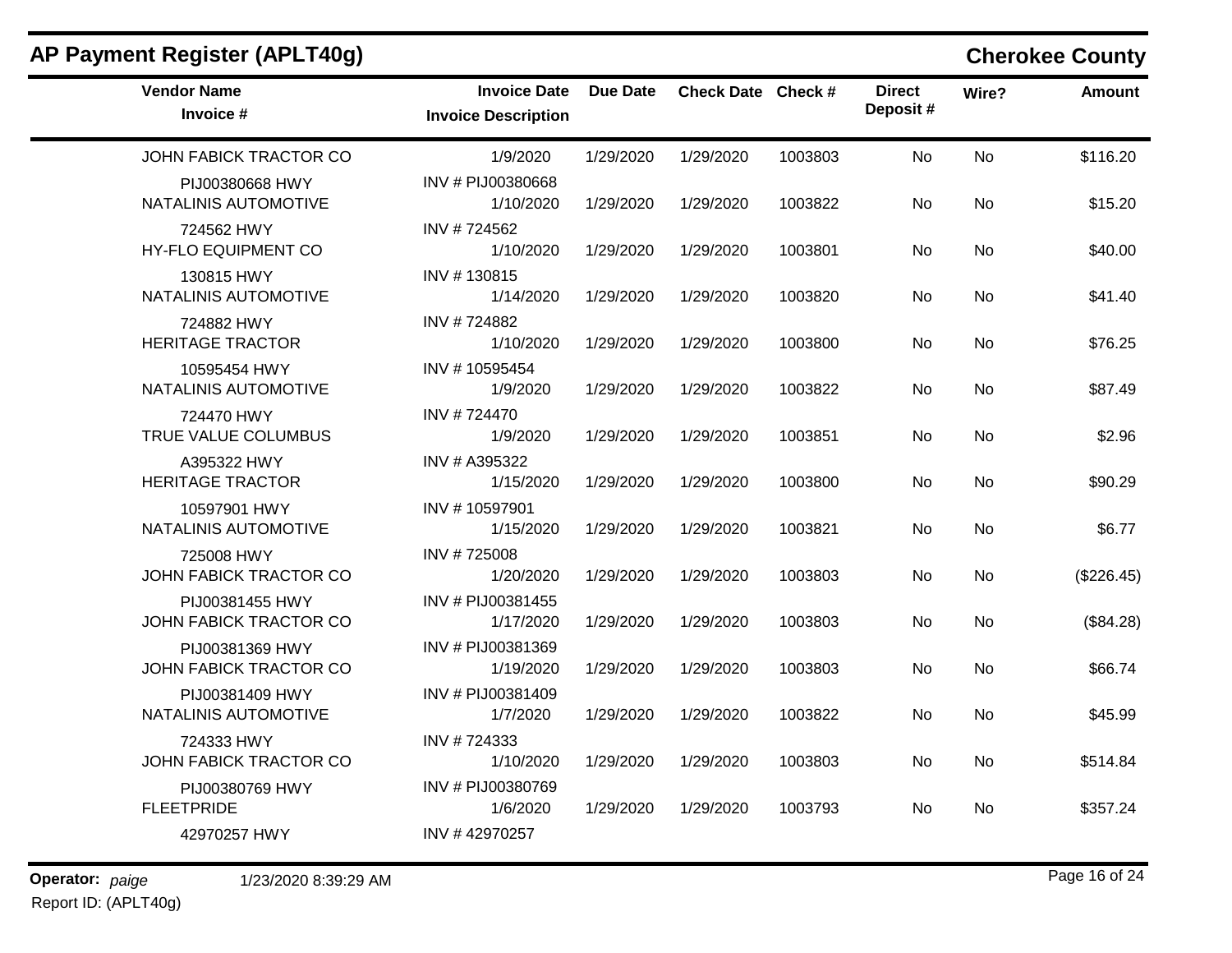|                                                   |                 |           |                      |                           |           | <b>Cherokee County</b> |
|---------------------------------------------------|-----------------|-----------|----------------------|---------------------------|-----------|------------------------|
| <b>Invoice Date</b><br><b>Invoice Description</b> | <b>Due Date</b> |           |                      | <b>Direct</b><br>Deposit# | Wire?     | Amount                 |
| 1/14/2020                                         | 1/29/2020       | 1/29/2020 | 1003820              | <b>No</b>                 | <b>No</b> | \$104.84               |
| INV #724891<br>1/7/2020                           | 1/29/2020       | 1/29/2020 | 1003822              | No                        | <b>No</b> | \$17.78                |
| INV #724296<br>1/14/2020                          | 1/29/2020       | 1/29/2020 | 1003820              | No                        | No.       | \$29.20                |
| INV #724907<br>1/8/2020                           | 1/29/2020       | 1/29/2020 | 1003822              | No                        | No.       | \$32.45                |
| INV #724397<br>1/7/2020                           | 1/29/2020       | 1/29/2020 | 1003819              | No                        | No.       | \$1,066.16             |
| INV #3086<br>1/7/2020                             | 1/29/2020       | 1/29/2020 | 1003800              | No                        | <b>No</b> | \$1,539.71             |
| INV #10593265<br>1/19/2020                        | 1/29/2020       | 1/29/2020 | 1003803              | No                        | <b>No</b> | \$211.50               |
| INV # PIJ00381408<br>1/15/2020                    | 1/29/2020       | 1/29/2020 | 1003793              | No                        | <b>No</b> | \$207.46               |
| INV #43619582<br>1/8/2020                         | 1/29/2020       | 1/29/2020 | 1003822              | No                        | <b>No</b> | \$24.99                |
| INV #724376<br>1/14/2020                          | 1/29/2020       | 1/29/2020 | 1003804              | No                        | No.       | \$319.93               |
| INV #58007006<br>1/13/2020                        | 1/29/2020       | 1/29/2020 | 1003803              | No                        | <b>No</b> | \$90.16                |
| INV # PIJ00380912<br>1/14/2020                    | 1/29/2020       | 1/29/2020 | 1003820              | No                        | No.       | \$1.99                 |
| INV #724904<br>1/13/2020                          | 1/29/2020       | 1/29/2020 | 1003803              | No                        | <b>No</b> | \$84.28                |
| INV # PIJ00380913<br>1/8/2020                     | 1/29/2020       | 1/29/2020 | 1003822              | No                        | No.       | \$174.41               |
| INV #724412<br>12/18/2019                         |                 |           | 1003800              | No                        | No.       | \$1,767.37             |
| INV #10580018                                     |                 |           |                      |                           |           |                        |
|                                                   |                 |           | 12/31/2019 1/29/2020 | Check Date Check #        |           |                        |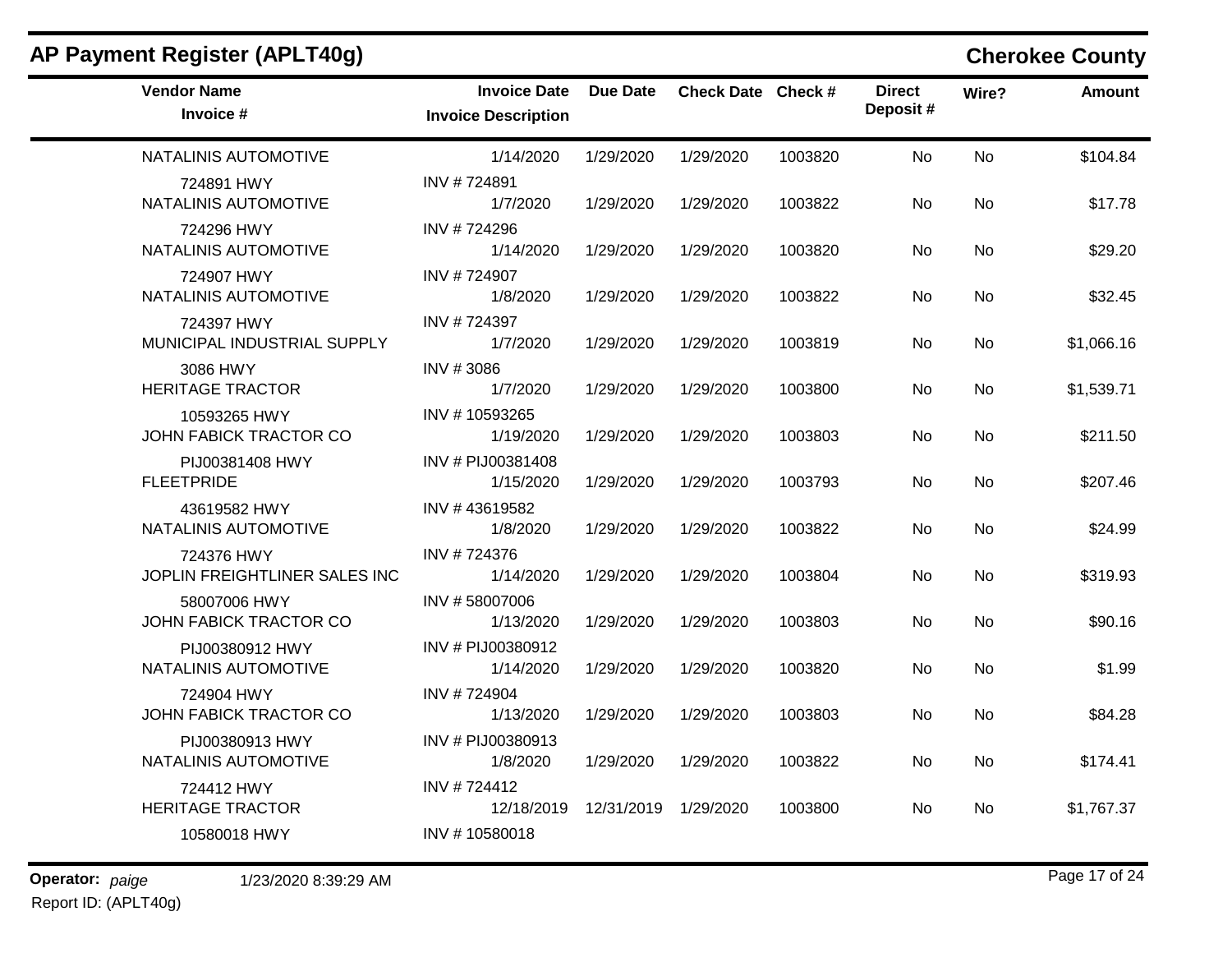| AP Payment Register (APLT40g) |  |  |  |  |  |
|-------------------------------|--|--|--|--|--|
|-------------------------------|--|--|--|--|--|

 $\mathbf{r}$ 

## **Cherokee County**

| <b>Vendor Name</b><br>Invoice #                                  | <b>Invoice Date</b><br><b>Invoice Description</b>        | <b>Due Date</b> | Check Date Check # |         | <b>Direct</b><br>Deposit# | Wire?     | <b>Amount</b> |
|------------------------------------------------------------------|----------------------------------------------------------|-----------------|--------------------|---------|---------------------------|-----------|---------------|
| <b>JOHN FABICK TRACTOR CO</b>                                    | 1/9/2020                                                 | 1/29/2020       | 1/29/2020          | 1003803 | No.                       | <b>No</b> | \$43.68       |
| PIJ00380667 HWY<br>JENKINS DIESEL POWER INC                      | INV # PIJ00380667<br>12/19/2019                          | 12/31/2019      | 1/29/2020          | 1003802 | N <sub>0</sub>            | <b>No</b> | \$472.46      |
| X10101068601 HWY<br>JOHN FABICK TRACTOR CO                       | INV # X10101068601<br>1/15/2020                          | 1/29/2020       | 1/29/2020          | 1003803 | <b>No</b>                 | No        | \$84.41       |
| PIJ00381154 HWY<br>JENKINS DIESEL POWER INC                      | INV # PIJ00381154<br>12/23/2019                          | 12/31/2019      | 1/29/2020          | 1003802 | No                        | No        | (\$88.40)     |
| X10101078701 HWY<br><b>FARMERS COOPERATIVE ASSOCIATION</b>       | INV # X10101078701<br>1/17/2020                          | 1/29/2020       | 1/29/2020          | 1003792 | <b>No</b>                 | <b>No</b> | \$3.99        |
| 267295 HWY<br>JENKINS DIESEL POWER INC                           | INV #267295<br>12/20/2019                                | 12/31/2019      | 1/29/2020          | 1003802 | No                        | No        | \$25.34       |
| X10101076601 HWY<br>NATALINIS AUTOMOTIVE                         | INV # X10101076601<br>1/15/2020                          | 1/29/2020       | 1/29/2020          | 1003820 | No                        | <b>No</b> | \$31.49       |
| 724958 HWY<br>JOHN FABICK TRACTOR CO                             | INV #724958<br>1/16/2020                                 | 1/29/2020       | 1/29/2020          | 1003803 | No                        | <b>No</b> | \$12.25       |
| PIJ00381280 HWY<br>NATALINIS AUTOMOTIVE                          | INV # PIJ00381280<br>1/15/2020                           | 1/29/2020       | 1/29/2020          | 1003820 | No                        | No.       | \$30.28       |
| 724957 HWY<br>Account: 11000053080 - MAINTENANCE/BLDGS & GROUNDS | INV #724957                                              |                 |                    |         |                           |           |               |
| CLEAN THE UNIFORM CO JOPLIN                                      | 1/13/2020                                                | 1/29/2020       | 1/29/2020          | 1003774 | No                        | <b>No</b> | \$85.19       |
| 20112936 HWY<br>CLEAN THE UNIFORM CO JOPLIN                      | INV #20112936<br>1/6/2020                                | 1/29/2020       | 1/29/2020          | 1003774 | No.                       | No.       | \$13.47       |
| 20111466 HWY<br>Account: 11000053089 - OTHER CONTRACTUAL         | INV #20111466                                            |                 |                    |         |                           |           |               |
| <b>KDHE</b>                                                      | 1/14/2020                                                | 1/29/2020       | 1/29/2020          | 1003808 | <b>No</b>                 | No        | \$150.00      |
| 2020 HAZARDOUS HWY<br>OCCUPATIONAL HEALTH SERVICES               | 2020 HAZARDOUS WASTE REPORT & MONITORING FEE<br>1/6/2020 | 1/29/2020       | 1/29/2020          | 1003824 | N <sub>0</sub>            | No        | \$50.00       |
| 9808 HWY                                                         | INV #9808                                                |                 |                    |         |                           |           |               |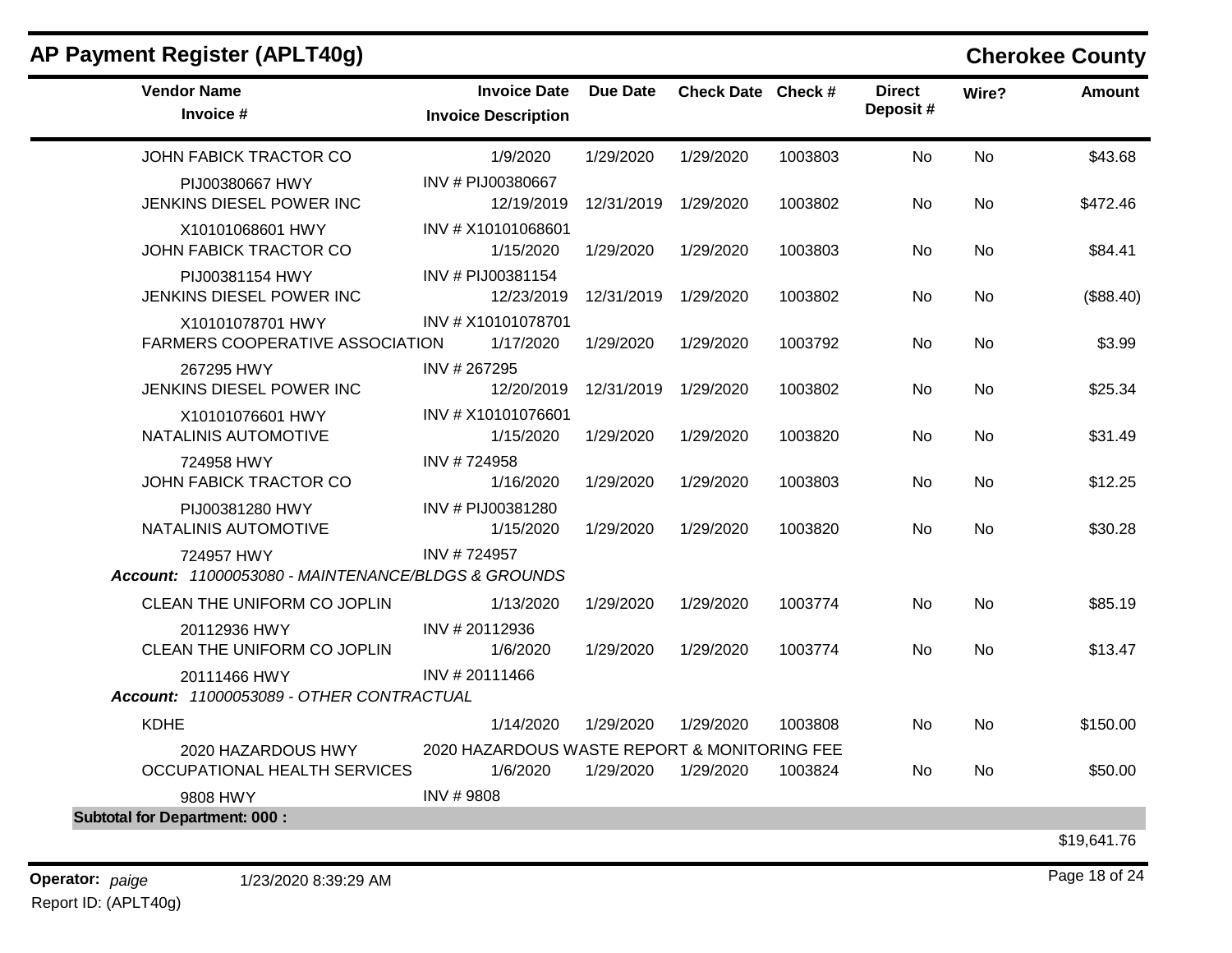|       |                                 | AP Payment Register (APLT40g)                                   |                                                   |                 |                    |         |                           |           | <b>Cherokee County</b> |
|-------|---------------------------------|-----------------------------------------------------------------|---------------------------------------------------|-----------------|--------------------|---------|---------------------------|-----------|------------------------|
|       | <b>Vendor Name</b><br>Invoice # |                                                                 | <b>Invoice Date</b><br><b>Invoice Description</b> | <b>Due Date</b> | Check Date Check # |         | <b>Direct</b><br>Deposit# | Wire?     | <b>Amount</b>          |
|       | <b>Subtotal for Fund: 110:</b>  |                                                                 |                                                   |                 |                    |         |                           |           |                        |
| Fund: | 140                             | <b>HEALTH</b>                                                   |                                                   |                 |                    |         |                           |           | \$19,641.76            |
| Dept: | 000                             | <b>NON-DEPARTMENTAL</b>                                         |                                                   |                 |                    |         |                           |           |                        |
|       |                                 | Account: 14000053021 - PRINTING/OFFICE SUPPLIES                 |                                                   |                 |                    |         |                           |           |                        |
|       |                                 | MCCARTY'S                                                       | 1/17/2020                                         | 1/29/2020       | 1/29/2020          | 1003812 | No.                       | <b>No</b> | \$18.81                |
|       |                                 | 01640700<br>Account: 14000053025 - PARTS/VEHICLE REPAIRS        | INV 016407-00                                     |                 |                    |         |                           |           |                        |
|       |                                 | MIKE CARPINO FORD MERCURY INC                                   | 1/17/2020                                         | 1/29/2020       | 1/29/2020          | 1003818 | No.                       | No        | \$177.00               |
|       | <b>WEX BANK</b>                 | 112787                                                          | <b>INV 112787</b><br>1/17/2020                    | 1/29/2020       | 1/29/2020          | 1003855 | No.                       | No        | \$29.77                |
|       |                                 | 63077022<br>Account: 14000053043 - HEALTH DEPT MED SUPPLIES     | INV 63077022                                      |                 |                    |         |                           |           |                        |
|       |                                 | MERCK SHARP & DOHME CORP                                        | 1/17/2020                                         | 1/29/2020       | 1/29/2020          | 1003814 | No                        | No        | \$2,020.56             |
|       |                                 | 7014100403<br>Account: 14000053072 - GAS, ELECTRIC, WATER/PHONE | INV 7014100103                                    |                 |                    |         |                           |           |                        |
|       |                                 | <b>VERIZON WIRELESS</b>                                         | 1/17/2020                                         | 1/29/2020       | 1/29/2020          | 1003853 | No                        | No        | \$66.15                |
|       |                                 | 9846210790<br>Account: 14000053075 - DUES/SUBSCRIPTIONS         | INV 9846210790                                    |                 |                    |         |                           |           |                        |
|       | <b>PACCC</b>                    |                                                                 | 1/17/2020                                         | 1/29/2020       | 1/29/2020          | 1003826 | <b>No</b>                 | <b>No</b> | \$25.00                |
|       |                                 | 0129<br>Account: 14000053076 - PROFESSIONAL SERVICES            | 2020 MEMBERSHIP/CHEROKEE COUNTY HEALTH DEPT       |                 |                    |         |                           |           |                        |
|       |                                 | <b>CDL ELECTRIC</b>                                             | 1/17/2020                                         | 1/29/2020       | 1/29/2020          | 1003767 | No.                       | <b>No</b> | \$1,347.52             |
|       |                                 | W20541<br>Account: 14000053087 - BUILDING RENTAL                | <b>INV W20541</b>                                 |                 |                    |         |                           |           |                        |
|       |                                 | <b>CITY OF BAXTER SPRINGS</b>                                   | 1/15/2020                                         | 1/29/2020       | 1/29/2020          | 1003772 | <b>No</b>                 | <b>No</b> | \$20.00                |
|       |                                 | 0129                                                            | <b>BUILDING RENTAL</b>                            |                 |                    |         |                           |           |                        |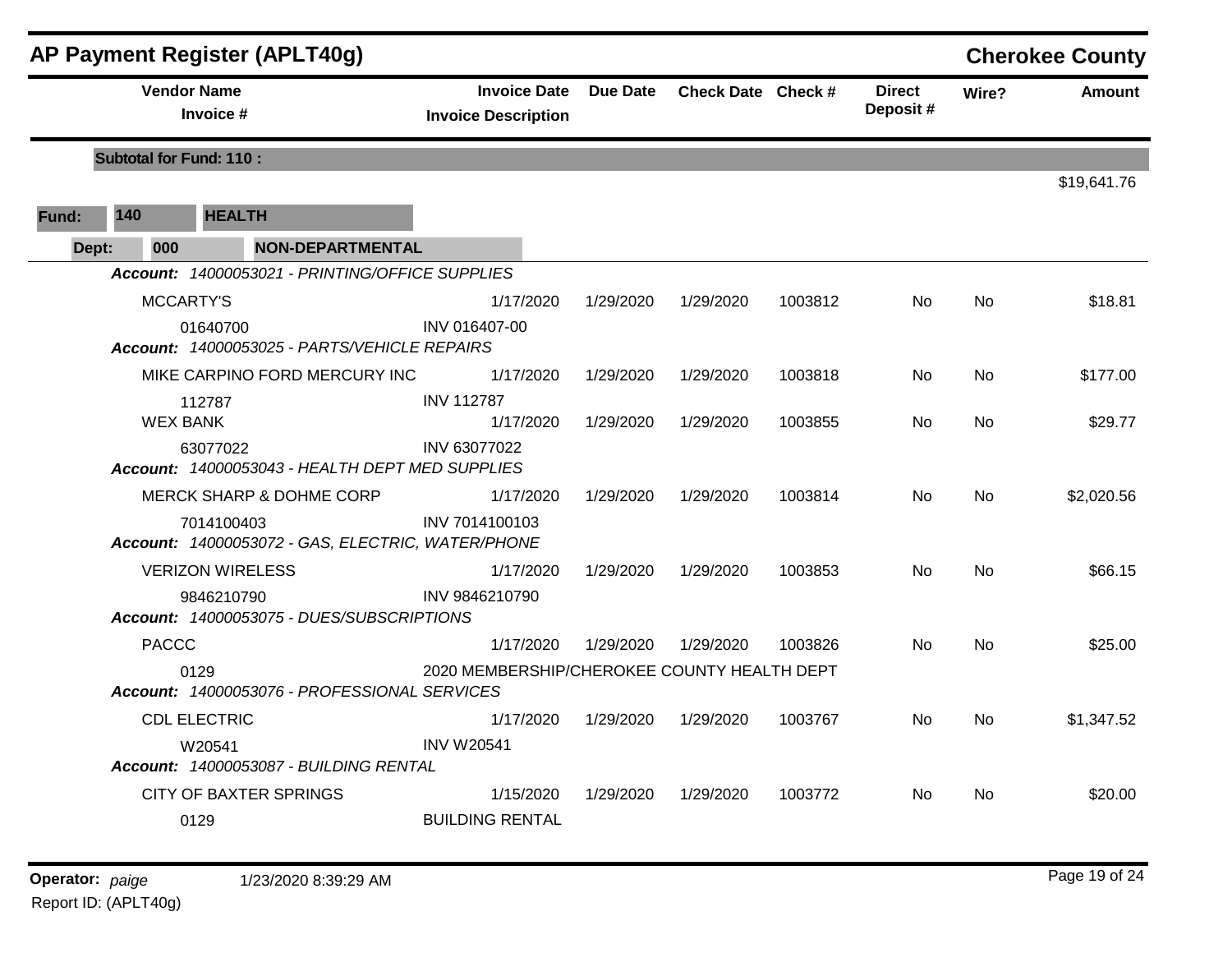|                 |                                | AP Payment Register (APLT40g)                |                                                   |                 |                    |         |                           |       | <b>Cherokee County</b> |
|-----------------|--------------------------------|----------------------------------------------|---------------------------------------------------|-----------------|--------------------|---------|---------------------------|-------|------------------------|
|                 | <b>Vendor Name</b>             | Invoice #                                    | <b>Invoice Date</b><br><b>Invoice Description</b> | <b>Due Date</b> | Check Date Check # |         | <b>Direct</b><br>Deposit# | Wire? | <b>Amount</b>          |
|                 | <b>CITY OF GALENA</b>          |                                              | 1/15/2020                                         | 1/29/2020       | 1/29/2020          | 1003773 | No                        | No    | \$10.00                |
|                 | 0129                           | Account: 14000053182 - CONTRACTS             | <b>BUILDING RENTAL</b>                            |                 |                    |         |                           |       |                        |
|                 |                                | DR JONATHAN MANZER                           | 1/15/2020                                         | 1/29/2020       | 1/29/2020          | 1003785 | No                        | No    | \$100.00               |
|                 | 0129                           |                                              | <b>CONTRACTED SERVICES</b>                        |                 |                    |         |                           |       |                        |
|                 |                                | <b>Subtotal for Department: 000:</b>         |                                                   |                 |                    |         |                           |       |                        |
|                 |                                |                                              |                                                   |                 |                    |         |                           |       | \$3,814.81             |
|                 | <b>Subtotal for Fund: 140:</b> |                                              |                                                   |                 |                    |         |                           |       |                        |
|                 |                                |                                              |                                                   |                 |                    |         |                           |       | \$3,814.81             |
| Fund:           | 224                            | <b>CHEROKEE COUNTY 911</b>                   |                                                   |                 |                    |         |                           |       |                        |
| Dept:           | 000                            | <b>NON-DEPARTMENTAL</b>                      |                                                   |                 |                    |         |                           |       |                        |
|                 |                                | Account: 22400053300 - MISC PAID OUT         |                                                   |                 |                    |         |                           |       |                        |
|                 |                                | <b>STRONGHOLD DATA</b>                       | 12/31/2019                                        | 12/31/2019      | 1/29/2020          | 1003840 | No                        | No    | \$199.00               |
|                 | 31623                          |                                              | <b>INV 31623</b>                                  |                 |                    |         |                           |       |                        |
|                 |                                | ENVIRONMENTAL SYSTEMS RESEARCH INS 1/15/2020 |                                                   | 1/29/2020       | 1/29/2020          | 1003788 | No                        | No    | \$2,300.00             |
|                 |                                | 93761762                                     | INV 93761762                                      |                 |                    |         |                           |       |                        |
|                 |                                | CRAW-KAN TELEPHONE COOPERATIVE INC 1/15/2020 |                                                   | 1/29/2020       | 1/29/2020          | 1003783 | No                        | No    | \$98.00                |
|                 | 0129                           |                                              | INV 1815SZ10901.043                               |                 |                    |         |                           |       |                        |
|                 | AT&T                           |                                              | 1/15/2020                                         | 1/29/2020       | 1/29/2020          | 1003763 | No                        | No    | \$307.67               |
|                 | 0129                           |                                              | ACCT 316 140 0100 497 8                           |                 |                    |         |                           |       |                        |
|                 |                                | <b>Subtotal for Department: 000:</b>         |                                                   |                 |                    |         |                           |       |                        |
|                 |                                |                                              |                                                   |                 |                    |         |                           |       | \$2,904.67             |
|                 | <b>Subtotal for Fund: 224:</b> |                                              |                                                   |                 |                    |         |                           |       |                        |
|                 |                                |                                              |                                                   |                 |                    |         |                           |       | \$2,904.67             |
| Fund:           | 230                            | <b>APPRAISER COSTS</b>                       |                                                   |                 |                    |         |                           |       |                        |
| Dept:           | 000                            | <b>NON-DEPARTMENTAL</b>                      |                                                   |                 |                    |         |                           |       |                        |
|                 |                                | Account: 23000053023 - EMPLOYEE FOOD/MEALS   |                                                   |                 |                    |         |                           |       |                        |
| Operator: paige |                                | 1/23/2020 8:39:29 AM                         |                                                   |                 |                    |         |                           |       | Page 20 of 24          |
|                 |                                |                                              |                                                   |                 |                    |         |                           |       |                        |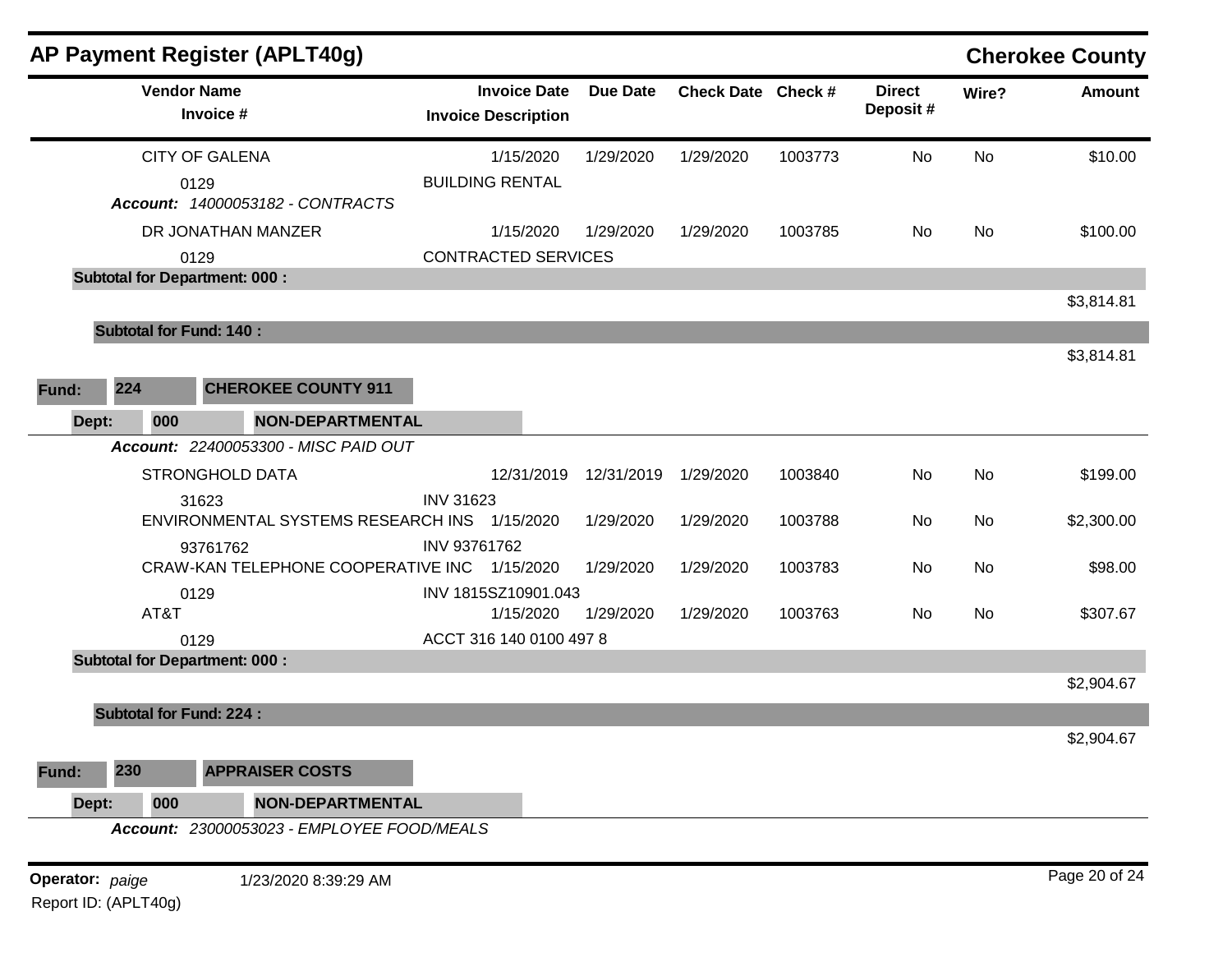|                 |                                | AP Payment Register (APLT40g)                     |                                                   |                 |                    |         |                           |           | <b>Cherokee County</b> |
|-----------------|--------------------------------|---------------------------------------------------|---------------------------------------------------|-----------------|--------------------|---------|---------------------------|-----------|------------------------|
|                 |                                | <b>Vendor Name</b><br>Invoice #                   | <b>Invoice Date</b><br><b>Invoice Description</b> | <b>Due Date</b> | Check Date Check # |         | <b>Direct</b><br>Deposit# | Wire?     | <b>Amount</b>          |
|                 |                                | <b>COMMERCE BANK</b>                              | 12/6/2019                                         | 12/31/2019      | 1/29/2020          | 1003779 | No                        | No        | \$11.55                |
|                 |                                | 0129<br>Account: 23000053075 - DUES/SUBSCRIPTIONS | ACCT 0000-3163-7697                               |                 |                    |         |                           |           |                        |
|                 |                                | KANSAS CO APPRAISERS ASSOC                        | 1/15/2020                                         | 1/29/2020       | 1/29/2020          | 1003805 | No                        | <b>No</b> | \$125.00               |
|                 |                                | 2446<br>PVD EDUCATION FUND                        | <b>INV 2446</b><br>1/15/2020                      | 1/29/2020       | 1/29/2020          | 1003832 | No                        | <b>No</b> | \$25.00                |
|                 |                                | 0129                                              | 2019-2020 MAINTENANCE FEE                         |                 |                    |         |                           |           |                        |
|                 |                                | <b>Subtotal for Department: 000:</b>              |                                                   |                 |                    |         |                           |           |                        |
|                 |                                |                                                   |                                                   |                 |                    |         |                           |           | \$161.55               |
|                 | <b>Subtotal for Fund: 230:</b> |                                                   |                                                   |                 |                    |         |                           |           |                        |
|                 |                                |                                                   |                                                   |                 |                    |         |                           |           | \$161.55               |
| Fund:           | 260                            | <b>EMPLOYEE BENEFITS</b>                          |                                                   |                 |                    |         |                           |           |                        |
| Dept:           | 000                            | <b>NON-DEPARTMENTAL</b>                           |                                                   |                 |                    |         |                           |           |                        |
|                 |                                | Account: 26000053215 - MERITAIN HEALTH            |                                                   |                 |                    |         |                           |           |                        |
|                 |                                | <b>MERITAIN HEALTH</b>                            | 1/15/2020                                         | 1/29/2020       | 1/29/2020          | 1003816 | No                        | <b>No</b> | \$51,913.42            |
|                 |                                | 0129                                              | GROUP 02438, JAN 2020                             |                 |                    |         |                           |           |                        |
|                 |                                | <b>MERITAIN HEALTH</b>                            | 1/15/2020                                         | 1/29/2020       | 1/29/2020          | 1003816 | No                        | <b>No</b> | \$55,860.89            |
|                 |                                | 0129 BEN                                          | GROUP 02438, FEB 2020                             |                 |                    |         |                           |           |                        |
|                 |                                | <b>Subtotal for Department: 000:</b>              |                                                   |                 |                    |         |                           |           |                        |
|                 |                                |                                                   |                                                   |                 |                    |         |                           |           | \$107,774.31           |
|                 | <b>Subtotal for Fund: 260:</b> |                                                   |                                                   |                 |                    |         |                           |           |                        |
|                 |                                |                                                   |                                                   |                 |                    |         |                           |           | \$107,774.31           |
| Fund:           | 300                            | <b>SERVICE FOR ELDERLY</b>                        |                                                   |                 |                    |         |                           |           |                        |
| Dept:           | 000                            | <b>NON-DEPARTMENTAL</b>                           |                                                   |                 |                    |         |                           |           |                        |
|                 |                                | Account: 30000053074 - TELEPHONE BILLS            |                                                   |                 |                    |         |                           |           |                        |
|                 |                                | <b>COLUMBUS HOSPITALITY CENTER</b>                | 1/15/2020                                         | 1/29/2020       | 1/29/2020          | 1003776 | No                        | No        | \$448.71               |
|                 |                                | 0129 EL                                           | REIMB 2019 TELEPHONE BILLS                        |                 |                    |         |                           |           |                        |
| Operator: paige |                                | 1/23/2020 8:39:29 AM                              |                                                   |                 |                    |         |                           |           | Page 21 of 24          |

Report ID: (APLT40g)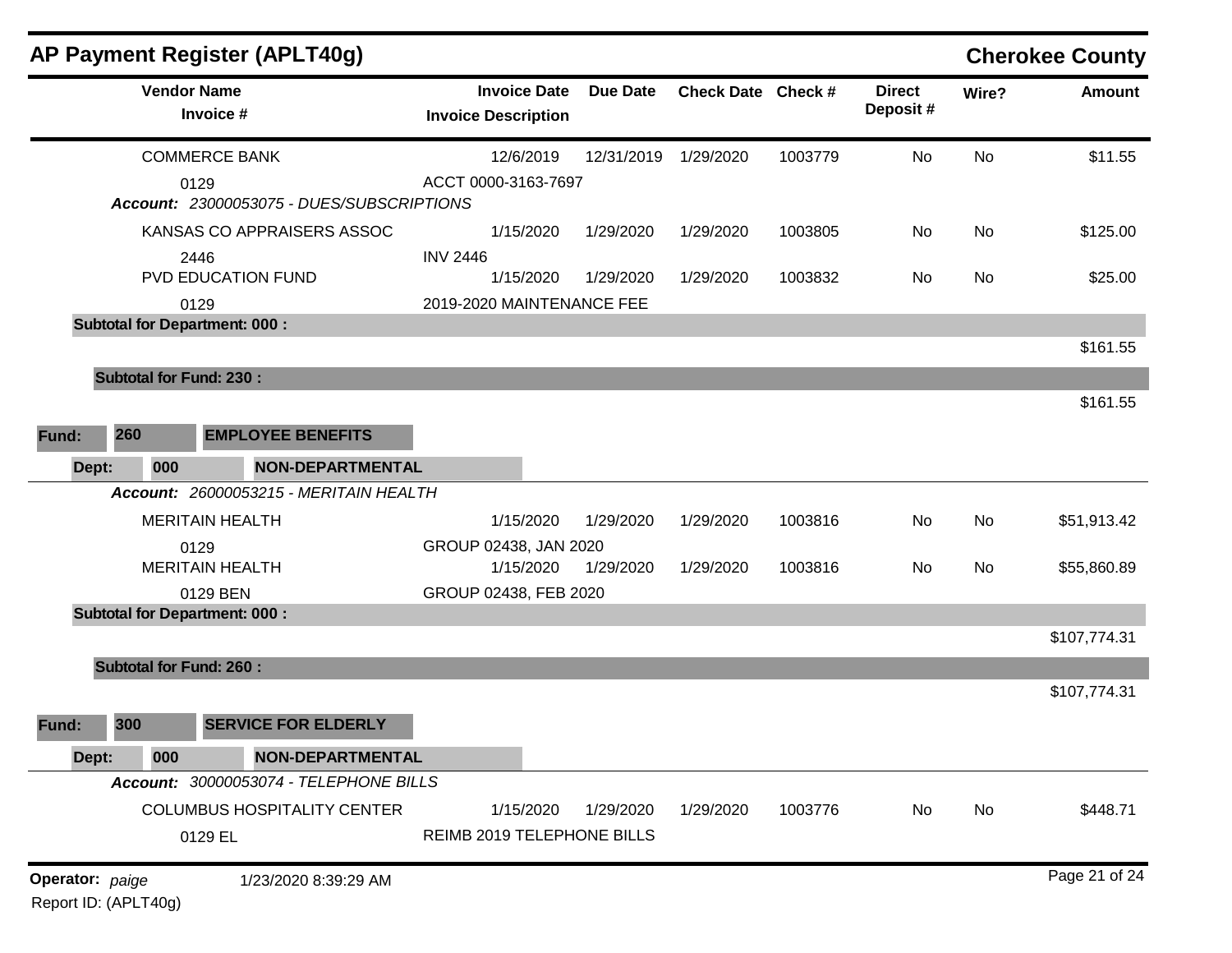|       |                                        |     | AP Payment Register (APLT40g)            |                                                   |                 |                    |         |                           |           | <b>Cherokee County</b> |
|-------|----------------------------------------|-----|------------------------------------------|---------------------------------------------------|-----------------|--------------------|---------|---------------------------|-----------|------------------------|
|       |                                        |     | <b>Vendor Name</b><br>Invoice #          | <b>Invoice Date</b><br><b>Invoice Description</b> | <b>Due Date</b> | Check Date Check # |         | <b>Direct</b><br>Deposit# | Wire?     | <b>Amount</b>          |
|       |                                        |     | <b>CENTURYLINK</b>                       | 1/15/2020                                         | 1/29/2020       | 1/29/2020          | 1003768 | <b>No</b>                 | <b>No</b> | \$8.22                 |
|       |                                        |     | 0129 EL                                  | ACCT 313571296                                    |                 |                    |         |                           |           |                        |
|       |                                        |     | <b>Subtotal for Department: 000:</b>     |                                                   |                 |                    |         |                           |           |                        |
|       |                                        |     |                                          |                                                   |                 |                    |         |                           |           | \$456.93               |
|       |                                        |     | <b>Subtotal for Fund: 300:</b>           |                                                   |                 |                    |         |                           |           |                        |
|       |                                        |     |                                          |                                                   |                 |                    |         |                           |           | \$456.93               |
| Fund: | 304                                    |     | <b>SPIDER PROGRAM</b>                    |                                                   |                 |                    |         |                           |           |                        |
|       | Dept:                                  | 000 | <b>NON-DEPARTMENTAL</b>                  |                                                   |                 |                    |         |                           |           |                        |
|       |                                        |     | Account: 30400053300 - MISC PAID OUT     |                                                   |                 |                    |         |                           |           |                        |
|       | OFFENDER WATCH                         |     |                                          | 11/25/2019                                        | 12/31/2019      | 1/29/2020          | 1003825 | No                        | No        | \$250.00               |
|       | 43174                                  |     |                                          | <b>INV 43174</b>                                  |                 |                    |         |                           |           |                        |
|       |                                        |     | <b>Subtotal for Department: 000:</b>     |                                                   |                 |                    |         |                           |           |                        |
|       |                                        |     |                                          |                                                   |                 |                    |         |                           |           | \$250.00               |
|       |                                        |     | <b>Subtotal for Fund: 304:</b>           |                                                   |                 |                    |         |                           |           |                        |
|       |                                        |     |                                          |                                                   |                 |                    |         |                           |           | \$250.00               |
| Fund: | 330                                    |     | <b>SEWER DISTRICT#1 OPER</b>             |                                                   |                 |                    |         |                           |           |                        |
|       | Dept:                                  | 000 | <b>NON-DEPARTMENTAL</b>                  |                                                   |                 |                    |         |                           |           |                        |
|       |                                        |     | Account: 33000053089 - OTHER CONTRACTUAL |                                                   |                 |                    |         |                           |           |                        |
|       |                                        |     | PACE ANALYTICAL                          | 1/20/2020                                         | 1/29/2020       | 1/29/2020          | 1003827 | No                        | <b>No</b> | \$305.00               |
|       |                                        |     | 2060097009 SEWER                         | INV #2060097009                                   |                 |                    |         |                           |           |                        |
|       |                                        |     |                                          | 1/9/2020                                          | 1/29/2020       | 1/29/2020          | 1003839 | No                        | No        | \$120.00               |
|       | <b>SJE RHOMBUS</b><br>CD99354770 SEWER |     |                                          | INV # CD99354770                                  |                 |                    |         |                           |           |                        |
|       |                                        |     | <b>Subtotal for Department: 000:</b>     |                                                   |                 |                    |         |                           |           |                        |
|       |                                        |     |                                          |                                                   |                 |                    |         |                           |           | \$425.00               |
|       |                                        |     | <b>Subtotal for Fund: 330:</b>           |                                                   |                 |                    |         |                           |           |                        |
|       |                                        |     |                                          |                                                   |                 |                    |         |                           |           | \$425.00               |
|       |                                        |     |                                          |                                                   |                 |                    |         |                           |           |                        |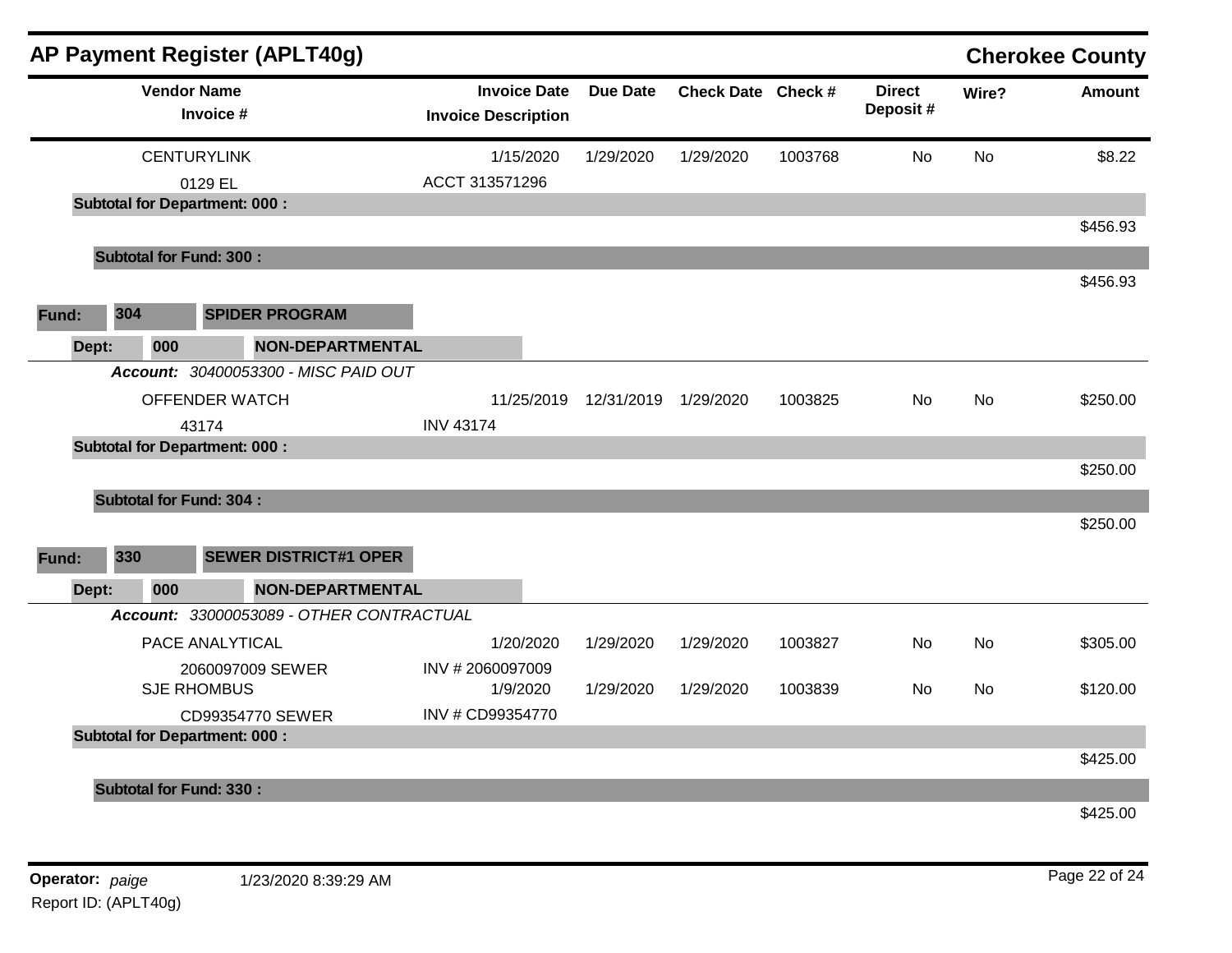|       |                                      |                       | AP Payment Register (APLT40g)            |                                                   |            |            |                    |         |                                   |       | <b>Cherokee County</b> |
|-------|--------------------------------------|-----------------------|------------------------------------------|---------------------------------------------------|------------|------------|--------------------|---------|-----------------------------------|-------|------------------------|
|       | <b>Vendor Name</b><br>Invoice #      |                       |                                          | <b>Invoice Date</b><br><b>Invoice Description</b> |            | Due Date   | Check Date Check # |         | <b>Direct</b><br>Deposit#         | Wire? | <b>Amount</b>          |
| Fund: | 413                                  |                       | <b>ATTORNEY APPLICATION</b>              |                                                   |            |            |                    |         |                                   |       |                        |
| Dept: | 000                                  |                       | <b>NON-DEPARTMENTAL</b>                  |                                                   |            |            |                    |         |                                   |       |                        |
|       |                                      |                       | Account: 41300053089 - OTHER CONTRACTUAL |                                                   |            |            |                    |         |                                   |       |                        |
|       |                                      | <b>OFFENDER WATCH</b> |                                          |                                                   | 11/25/2019 | 12/31/2019 | 1/29/2020          | 1003825 | No.                               | No.   | \$250.00               |
|       |                                      | 43174                 |                                          | <b>INV 43174</b>                                  |            |            |                    |         |                                   |       |                        |
|       | <b>Subtotal for Department: 000:</b> |                       |                                          |                                                   |            |            |                    |         |                                   |       |                        |
|       |                                      |                       |                                          |                                                   |            |            |                    |         |                                   |       | \$250.00               |
|       | <b>Subtotal for Fund: 413:</b>       |                       |                                          |                                                   |            |            |                    |         |                                   |       |                        |
|       |                                      |                       |                                          |                                                   |            |            |                    |         |                                   |       | \$250.00               |
|       |                                      |                       |                                          |                                                   |            |            |                    |         | Total for Bank 1 Account 1120298: |       | \$185,265.39           |
|       |                                      |                       |                                          |                                                   |            |            |                    | *****   | <b>Total Invoices Paid:</b>       |       | \$185,265.39           |